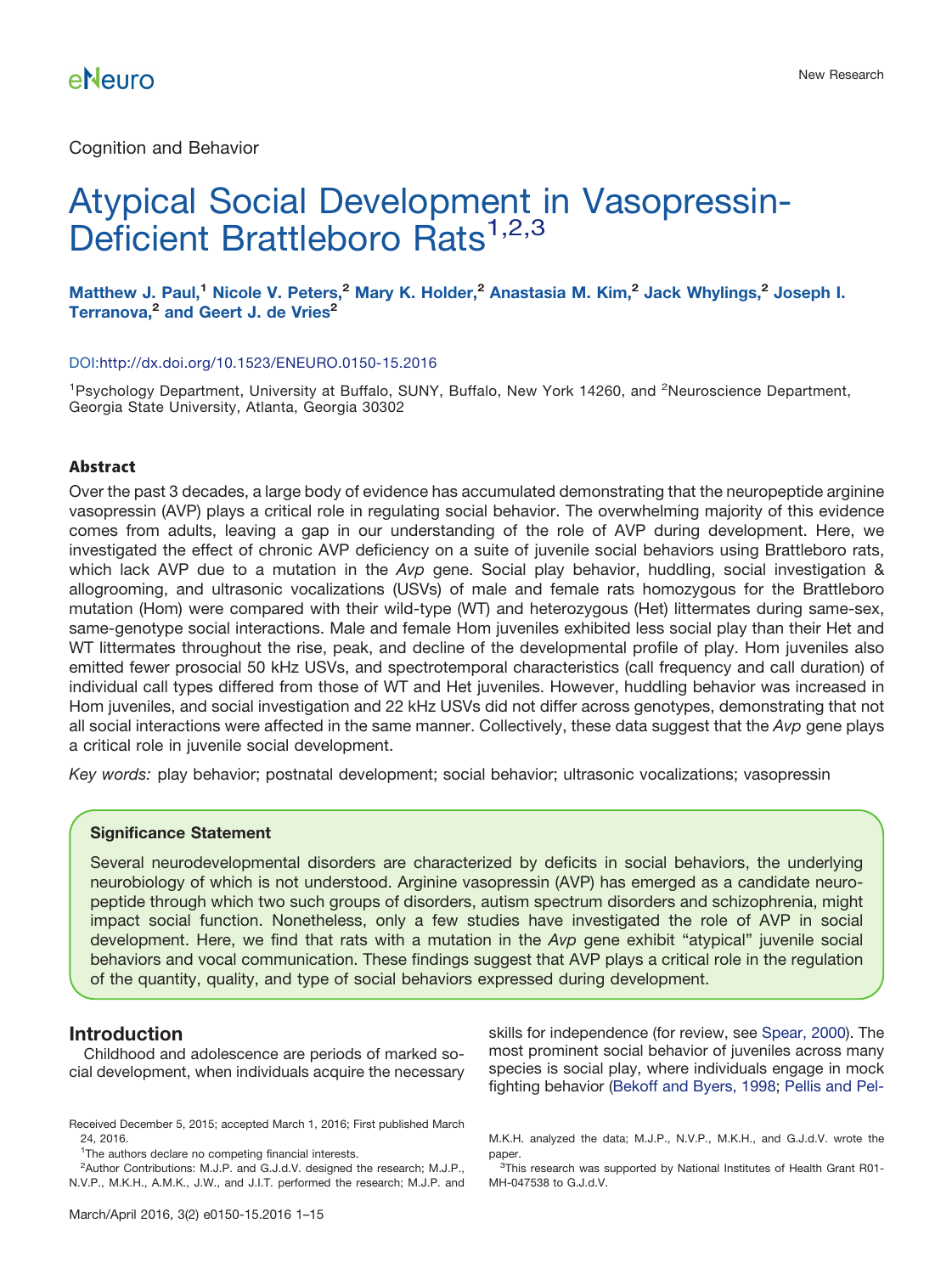[lis, 1998\)](#page-14-1). In rats, social play emerges during the juvenile phase ( $\sim$ 18 d of age), peaks during early adolescence  $(\sim$ 35 d of age), and declines thereafter [\(Panksepp, 1981;](#page-13-0) [Pellis and Pellis, 1990\)](#page-13-1). This well characterized developmental profile makes play ideal for studying juvenile and adolescent social development. Furthermore, play contributes to social and emotional development [\(Pellegrini,](#page-13-2) [1988;](#page-13-2) [Vanderschuren et al., 1997;](#page-14-2) [Hol et al., 1999;](#page-13-3) [van den](#page-14-3) [Berg et al., 1999\)](#page-14-3). During social interactions, such as play, rats emit ultrasonic vocalizations (USVs) as a form of affective communication (for review, see [Wöhr and](#page-14-4) [Schwarting, 2013\)](#page-14-4). Calls with frequencies close to 50 kHz are thought to signal positive affect, whereas  $\sim$ 22 kHz calls are thought to signal distress (for review, see [Brudzynski, 2013\)](#page-13-4). Infant rats and mice also emit  $\sim$ 40 kHz calls when separated from their mother (for review, see [Scattoni et al., 2009\)](#page-14-5).

Many neurodevelopmental disorders are characterized by deficits in social behaviors such as play and communication (e.g., autism spectrum disorders, schizophrenia, and attention deficit hyperactivity disorder; [Alessandri,](#page-12-1) [1992;](#page-12-1) [Jones et al., 1994;](#page-13-5) [Jordan, 2003;](#page-13-6) [Scattoni et al.,](#page-14-5) [2009\)](#page-14-5). Uncovering the underlying neurobiology by which neurodevelopmental disorders impact social function is a difficult task, especially given that the neural mechanisms that regulate "normal" social development are not understood. Here, we focus on the role of arginine vasopressin (AVP) in social development. This peptide is often referred to as a "social neuropeptide" because of its actions on a number of social and antisocial behaviors, including pair bonding, parental behaviors, social recognition, flank marking, and aggression (for review, see [Caldwell et al.,](#page-13-7) [2008;](#page-13-7) [Albers, 2012;](#page-12-2) [Bosch and Neumann, 2012\)](#page-12-3). The overwhelming majority of this research has been conducted in adults, but emerging evidence indicates that AVP also influences juvenile social behaviors. The most direct evidence comes from intracranial injections of AVP agonists or antagonists, which impact social play [\(Cheng](#page-13-8) [and Delville, 2009;](#page-13-8) [Veenema et al., 2013\)](#page-14-6), social recognition [\(Veenema et al., 2012\)](#page-14-7), and USVs [\(Lukas and Wöhr,](#page-13-9) [2015\)](#page-13-9) of juvenile rodents. While these findings provide strong evidence that AVP influences the immediate expression of juvenile social behaviors, the direction of the effects often depends on the age and sex of the subjects, the context of the experiment, and the brain area injected [\(Veenema et al., 2012, 2013;](#page-14-6) [Bredewold et al., 2014\)](#page-12-4). Hence, we do not yet understand the role of AVP in social development.

Acknowledgements: We thank Stefanie Krug, Krishna Mehta, Christine Badeau, Quentin Richardson, and Beth Parker for technical assistance. We also thank Ann-Marie Torregrossa for assistance with statistical analyses.

Correspondence should be addressed to Matthew Paul, Psychology Department, University at Buffalo, SUNY, Buffalo, NY 14260. E-mail: [mjpaul@buffalo.edu.](mailto:mjpaul@buffalo.edu)

DOI[:http://dx.doi.org/10.1523/ENEURO.0150-15.2016](http://dx.doi.org/10.1523/ENEURO.0150-15.2016)

Copyright © 2016 Paul et al.

Brattleboro rats provide a unique model to study the effects of lifelong deficits in AVP on social behaviors. These rats have a single base pair deletion in exon 2 of the *Avp* gene that disrupts the production of AVP [\(Schmale](#page-14-8) [and Richter, 1984\)](#page-14-8). The behavior of adult homozygous Brattleboro (Hom) rats has been well studied, and deficits have been found in the major functions assigned to AVP, including social behaviors such as social recognition/ discrimination [\(Engelmann and Landgraf, 1994;](#page-13-10) [Feifel](#page-13-11) [et al., 2009\)](#page-13-11) and social interactions [\(Lin et al., 2013\)](#page-13-12). Studies on the behavioral development of Brattleboro rats have been confined to early postnatal life (first 2 weeks of life; [Zelena et al., 2008;](#page-14-9) [Lin et al., 2013\)](#page-13-12). Infant Hom rats exhibit decreased aggregation [\(Schank, 2009\)](#page-14-10) and emit fewer maternal separation-induced USVs [\(Varga et al.,](#page-14-11) [2015\)](#page-14-11), suggesting that the development of social behaviors might be affected by the Brattleboro mutation. Juvenile social development has not been studied in Brattleboro rats.

In the present study, we test the impact of chronic AVP deficiency on juvenile social development by assessing the effects of the Brattleboro mutation on several social behaviors (social play, USVs, huddling, and social investigation & allogrooming). We find that male and female AVP-deficient Hom rats exhibit lower levels of social play at all stages of play development (onset, peak, and decline of play). Juvenile Hom rats also emit fewer 50 kHz USVs with altered spectrotemporal characteristics. Not all social behaviors are affected in the same manner, however, as juvenile Hom rats display more huddling episodes, and social investigation & allogrooming do not differ between genotypes. These data demonstrate that deficits in AVP throughout development impact the quantity and quality of juvenile social interactions and communication.

### **Materials and Methods**

#### **Animals and housing conditions**

A colony of Brattleboro rats (with Long–Evans background) was established in our laboratory from rats purchased from the Rat Resource and Research Center (University of Missouri, Columbia, MO). Brattleboro rats were housed in either opaque plastic cages with Carefresh bedding and wood chips (48  $\times$  27  $\times$  20 cm) or ventilated transparent OptiRat plastic cages with Bed-O-Cobs bedding (35.6  $\times$  48.5  $\times$  21.8 cm). For all experiments, the day of birth was considered postnatal day 0 (P0). Room lights were set to a 12 h light/12 h dark cycle (lights off at 5:00 P.M. Eastern time), and ambient temperature was maintained at 23°C. Food and water were available *ad libitum*. All procedures were performed in accordance with the *Guide for the Care and Use of Laboratory Animals* and were approved by the Animal Care and Use Committee at Georgia State University and the University of Massachusetts, Amherst.

### **Experiment 1: emergence of play behavior in Brattleboro rats**

Wild-type (WT), heterozygous (Het), and homozygous (Hom) Brattleboro offspring were obtained from Het  $\times$  Het breeding pairs from our colony. Overall, the distribution of

This is an open-access article distributed under the terms of the [Creative](http://creativecommons.org/licenses/by/4.0/) [Commons Attribution 4.0 International,](http://creativecommons.org/licenses/by/4.0/) which permits unrestricted use, distribution and reproduction in any medium provided that the original work is properly attributed.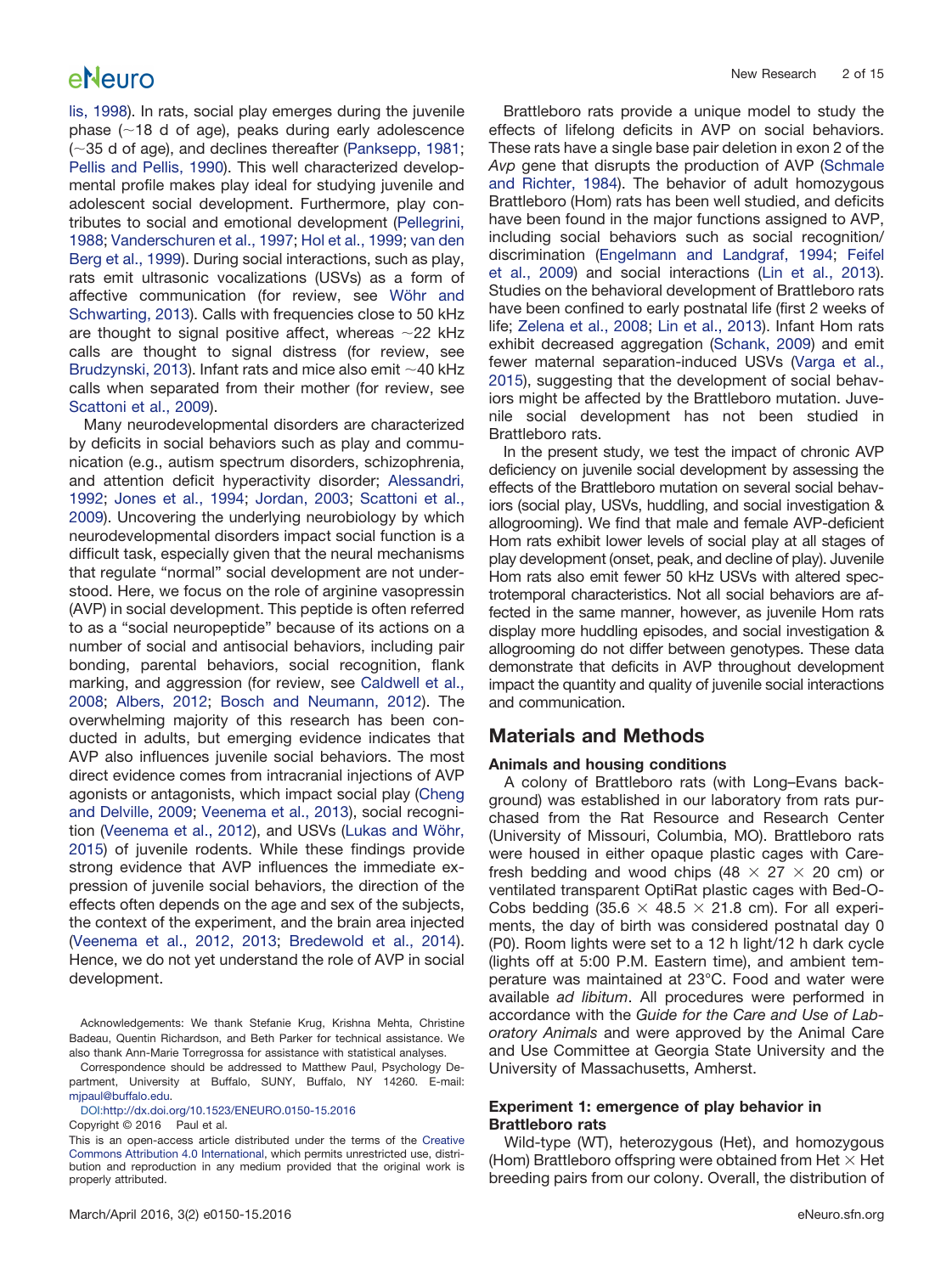genotypes was 1.3/2.0/0.9 (WT/Het/Hom). Each rat pup was tested for play behavior once at P17, P19, P21, or P23. All rats were tested prior to weaning, which occurred at P24. Rats were removed from their litters 2–3 h before being paired with a similarly treated age-matched, samegenotype, same-sex rat in a clean cage for a social behavior test [\(Panksepp, 1981;](#page-13-0) [Paul et al., 2014\)](#page-13-13).

### **Experiment 2: social behaviors and ultrasonic vocalizations of juvenile Brattleboro rats**

WT, Het, and Hom Brattleboro offspring were obtained from Het  $\times$  Het breeding pairs from our colony. Overall, the distribution of genotypes was 0.9/2.0/0.9 (WT/Het/ Hom). Rats were weaned at P22, at which point they were housed with an age-matched, same-genotype, same-sex cage mate. At P33 ( $\pm$ 2 d) or P43 ( $\pm$ 2 d), cage mates were single housed for  ${\sim}$ 24 h before being reunited in a social behavior test the following day.

### **Social behavior tests**

All tests were conducted within the first 2.5 h of lights off under red light. Animals were paired with an agematched, same-sex, same-genotype playmate in a fresh cage for 20 min, and their behavior was videotaped. In Experiment 2, bedding was removed from the test cage to minimize background noise interference with the ultrasonic recordings. Play attacks (i.e., lunges toward the nape of the playmate's neck), pins (i.e., animal lying in the supine position with playmate on top), and boxing events (i.e., both animals standing on their hindpaws and pushing each other with their forepaws), as described in studies by [Meaney and Stewart \(1981a\)](#page-13-14) and Vanderschuren et al. (1997), were scored by a researcher who was blind to the treatment conditions using JWatcher software [\(http://](http://www.jwatcher.ucla.edu/) [www.jwatcher.ucla.edu/;](http://www.jwatcher.ucla.edu/) Experiment 1) or The Observer XT11 (Noldus Information Technology Inc.; Experiment 2). In Experiment 2, the number of social investigation & allogrooming events and huddling episodes were also scored using The Observer XT11.

### **Ultrasonic vocalization recordings**

Vocal emissions were recorded for the duration of the social behavior tests using an UltraSoundGate CM16/ CMPA microphone (Avisoft Bioacoustics) placed just above the testing cage. The microphone was connected to a computer via an Avisoft Bioacoustics UltraSound-Gate 116Hb. Acoustic data were recorded with a sampling rate of 250 kHz in 16 bit format, and spectrograms were constructed by fast Fourier transformation (FFT; 256 FFT length, 100% frame, FlatTop window, and 50% time window overlap; SASLab Pro, Avisoft Bioacoustics). All USVs made within the first 10 min of the play behavior trial were manually marked by investigators who were blind to the age, sex, and genotype of the rats. In order to be marked, calls had to be at least 10 ms in length, and distinct calls had to be separated by at least 10 ms. Several call parameters were quantified, including fundamental frequency, duration, and number of calls emitted. Call frequency (in hertz) was calculated by averaging the fundamental frequency at call onset, call offset, and peak amplitude of the call (integrated frequency). A subset

(20% random sampling) of the calls was selected and manually classified into the 15 call categories described in the study by [Wright et al. \(2010\).](#page-14-12)

### **Genotyping of Brattleboro rats**

The Brattleboro mutation is a single base pair deletion in exon 2 of the *Avp* gene that disrupts processing of the AVP prohormone [\(Schmale and Richter, 1984\)](#page-14-8). Previous genotyping protocols required DNA sequencing after PCR amplification to detect the single base pair deletion. In the present study, we developed a faster and cheaper method, replacing the sequencing step with restriction enzyme digestion followed by gel electrophoresis. Tail tissue was harvested from rat pups between 8 and 12 d of age using ice-cold ethanol as a local anesthetic. For animals in Experiment 1, tails were digested at 55°C overnight in 400  $\mu$ l of Tail Lysis Buffer containing 4  $\mu$ l of Proteinase K. DNA was extracted and purified with phenol, chloroform:isoamyl alcohol (24:1), isopropanol, and 70% ethanol. For animals in Experiment 2, the REDExtract-N-Amp Tissue PCR Kit (Sigma-Aldrich) was used for tail digestion and DNA extraction. DNA surrounding the base pair deletion was amplified by PCR using the following primers: forward, GACGAGCTGGGCTGCTTC; reverse, CCTCAGTCCCCCACTTAGCC. Twenty microliters of PCR product was then digested with BcgI restriction endonuclease (New England BioLabs) at 37°C overnight using the following concentrations: 3  $\mu$ l of 10 $\times$ NEBuffer 3, 4  $\mu$ l of 10 $\times$  S-adenosylmethionine, 2  $\mu$ l of nuclease-free water, and 1  $\mu$ l of Bcgl. Bcgl recognizes and cuts only the mutant Brattleboro PCR product, resulting in two DNA fragments of similar size (92 and 97 bp). Therefore, samples from WT rats exhibit a single 222 bp band after gel electrophoresis, whereas those of Hom rats exhibit a single  ${\sim} 95$  bp band (the two fragments do not separate on a 2% agarose gel). Samples from Het rats exhibit both WT and Hom bands. To validate this procedure, we confirmed the genotyping results from a subset of samples with the traditional sequencing methodology.

### **Statistical analyses**

Data were analyzed by three-way ANOVA with genotype, age, and sex as the independent variables. Because the main effect of age was significant for the overwhelming majority of measures (22 of 27), data were also analyzed separately at each age by two-way ANOVA, and this analysis was depicted in all figures. Where the main effect of genotype was significant, and in a few cases where it approached significance  $(p = 0.06)$ , *post hoc* comparisons between each genotype were assessed using Fisher's PLSD. For a number of comparisons, the data were not normally distributed due to the high number of zero values, and the distribution could not be corrected by using a log(*x* 0.01) transformation [\(Tables 1](#page-9-0)[–](#page-10-0)[3](#page-11-0) located at the end of the article). This is to be expected when age groups prior to the onset of the behavior are included in the analysis (in Experiment 1) and when one assesses behaviors not highly expressed during motivated social behavior tests (e.g., distress USVs and huddling in Experiment 2). Although multifactorial ANOVA is robust when the data are not normally distributed, we confirmed significant main effects and *post hoc* compari-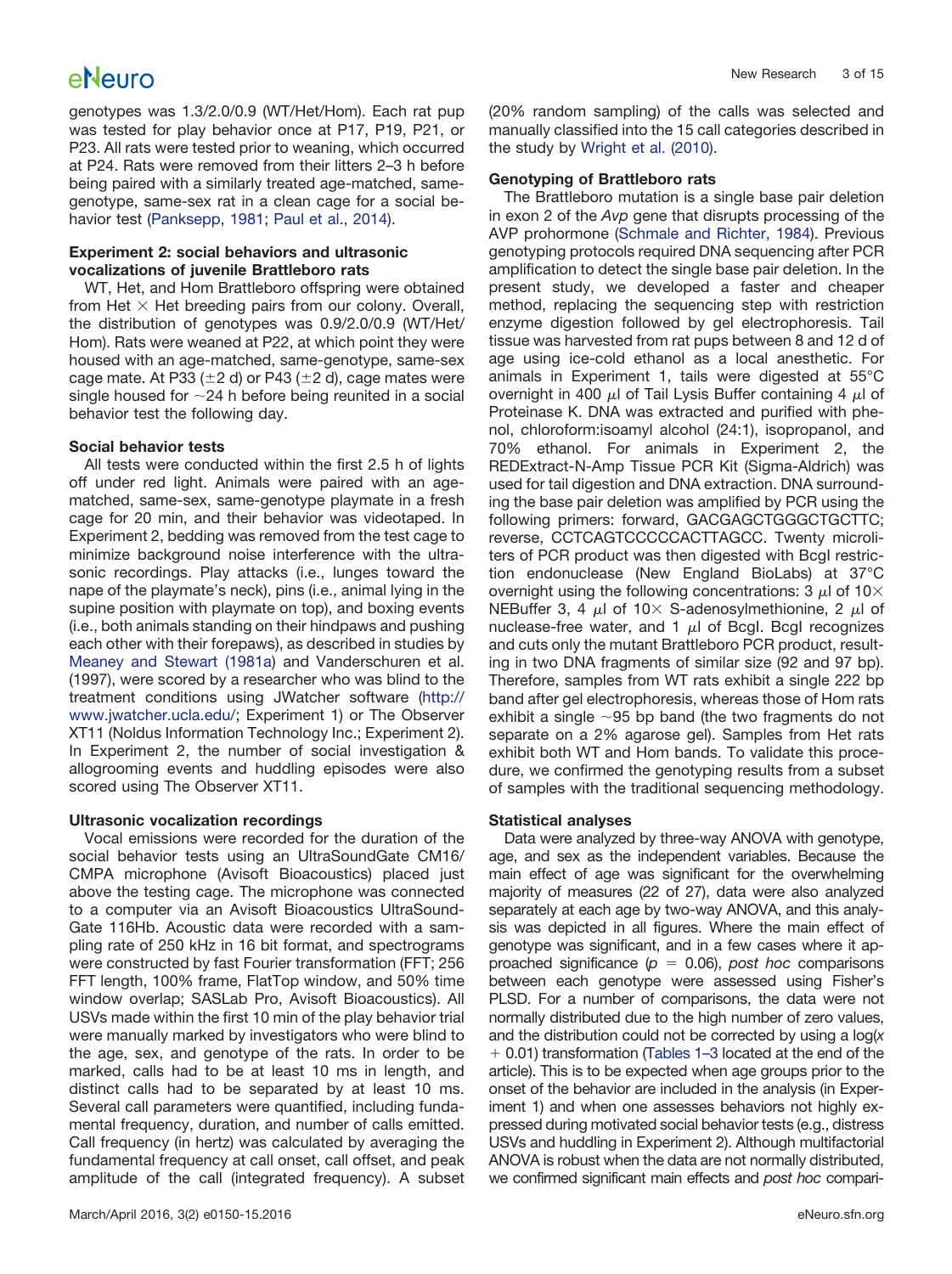

<span id="page-3-0"></span>**Figure 1.** Hom Brattleboro weanlings play less than their WT and Het littermates. *A*, *B*, Number of total play behaviors (*A*) and pins (*B*) of Hom, Het, and WT rats during a 20 min test at P17, P19, P21, or P23. Sample sizes are indicated within each bar. Data from each age were obtained from separate cohorts of animals. Genotypes with differing letters differ significantly from each other ( $p <$ 0.05, Fisher's PLSD); where differences approach significance, the *p* value is included in parentheses next to the letter representing the appropriate comparison. See Results for ANOVA details.

sons from non-normally distributed data with the appropriate nonparametric test (Kruskal–Wallis or Mann–Whitney *U* tests). For all of these comparisons, except for *post hoc* tests assessing age differences in Experiment 1, the ANOVA and nonparametric tests yielded the same result. For the *post hoc* tests where the results differed, we reported the nonparametric statistic. Significance was assumed at  $p < 0.05$ .

### **Results**

#### **Experiment 1: emergence of play behavior in Brattleboro rats**

Consistent with other reports [\(Panksepp, 1981;](#page-13-0) [Paul](#page-13-13) [et al., 2014\)](#page-13-13), the developmental onset of play occurred at  $\sim$ P19-P21 [\(Fig. 1\)](#page-3-0). Play behavior was virtually absent at P17, increased slightly at P19, and further increased at P21 (main effect of age,  $p < 0.0001$  for total play<sup>a1</sup>, pins<sup>b1</sup>, and pounces<sup>c1</sup>; P17 vs P19 and P19 vs P21,  $p < 0.0001$ , for total play<sup>a4,a5</sup>, pins<sup>b4,b5</sup>, and play attacks<sup>c4,c5</sup>; superscripts used here and further in the document indicate rows in [Tables 1](#page-9-0)[–](#page-10-0)[3](#page-11-0) located at the end of the article). Play behavior of males and females did not differ (main effect of sex,  $p > 0.38$  for total play<sup>a3</sup>, pins<sup>b3</sup>, and play at $tacks<sup>c3</sup>$ ).

Overall, Hom rats played less than their WT and Het littermates [\(Fig. 1](#page-3-0)*A*; total play, main effect of genotype, *p* 0.04<sup>a2</sup>; Hom vs WT<sup>a6</sup> or Het<sup>a7</sup>,  $p < 0.05$ ). This was due to fewer numbers of pins [\(Fig. 1](#page-3-0)*B*; main effect of genotype, *p* 0.02<sup>b2</sup>; Hom vs WT<sup>b6</sup> or Het<sup>b7</sup>,  $p < 0.009$ ) and play attacks: while the main effect of genotype fell short of significance for play attacks ( $p = 0.06$  for ANOVA and  $p = 0.09$  for Kruskal– Wallis test<sup>c2</sup>), *post hoc* comparisons indicated that Hom weanlings did exhibit fewer play attacks than WT weanlings  $(p < 0.04<sup>co</sup>)$ ; not illustrated). Boxing events were rare in all genotypes, with  $<$  0.25 events during the 20 min test for all groups; no Hom pairs exhibited a boxing event. Decreased total play and pins of Hom rats were evident at P21 (main effect of genotype,  $p < 0.003$  for both behaviors<sup>a8,b8</sup>; Hom vs WT,  $p < 0.0005$  for both behaviors<sup>a9,b9</sup>) and P23, although comparisons for total play fell short of significance at P23 (main effect of genotype,  $p < 0.03$  for pins<sup>b12</sup>,  $p = 0.06$ for total play<sup>a12</sup>; Hom vs WT,  $p < 0.04$  for pins<sup>b13</sup>,  $p = 0.09$ for total play<sup>a13</sup>). Notably, Het animals exhibited less total play and fewer pins than WT animals at P21 (Het vs WT, *p* 0.04 for both behaviors<sup>a11,b11</sup>, Fisher's PLSD). Genotype did not impact total play or pins at P19 (main effect of genotype,  $p > 0.32$  for total play<sup>a15</sup> and pins<sup>b15</sup>), when play was low for all genotypes; levels of play at P17 were too low for statistical analyses.

### **Experiment 2: social behaviors and ultrasonic vocalizations of juvenile Brattleboro rats**

#### *Social behaviors*

As for weanling-aged rats, Hom juveniles played less than WT and Het juveniles due to reductions in both pins and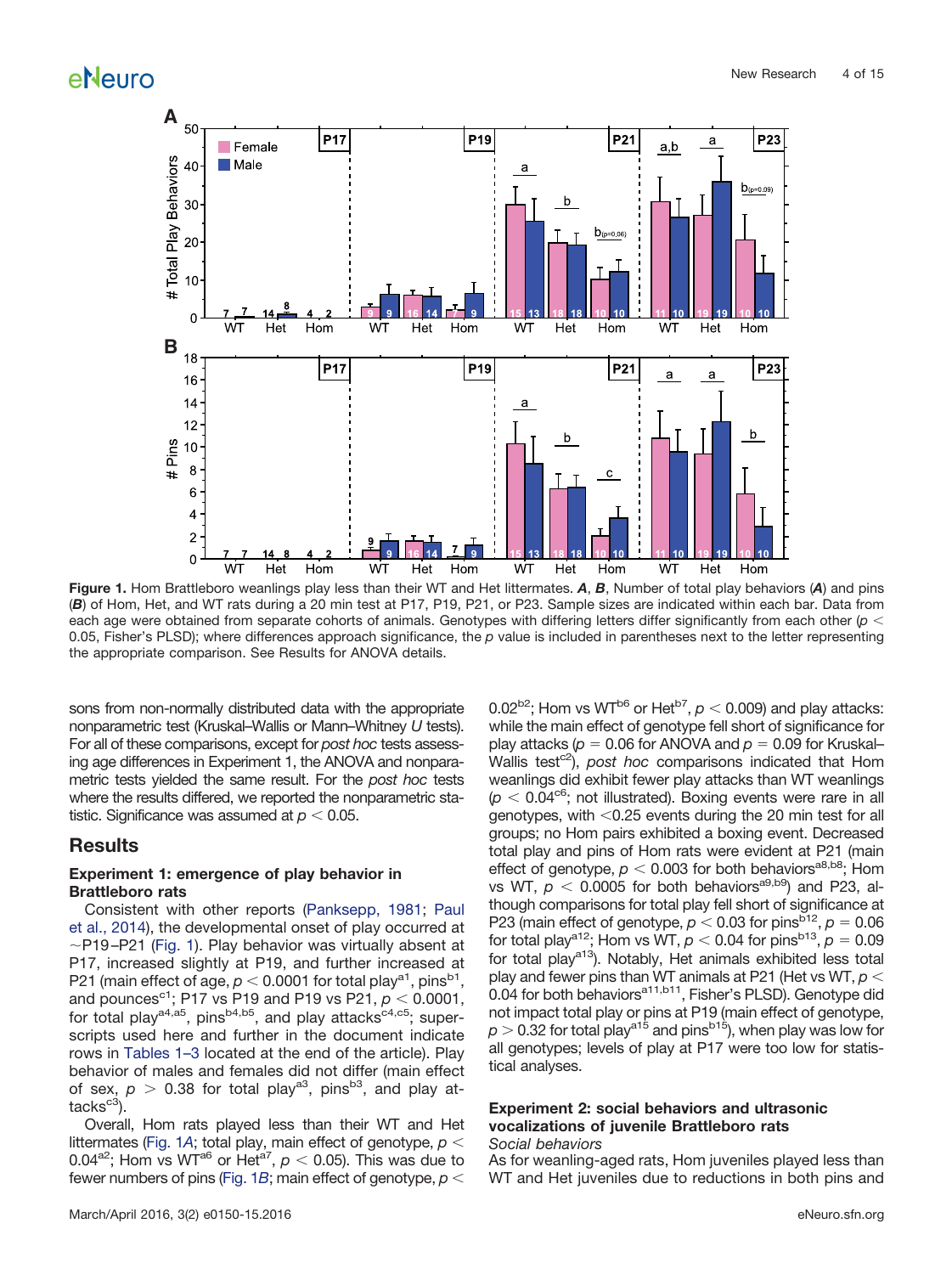

<span id="page-4-0"></span>**Figure 2.** Social play is decreased in Hom Brattleboro juveniles. *A*, *B*, Number of pins (*A*) and play attacks (*B*) of male and female Hom, Het, and WT rats during a 20 min test at P34 or P44. *C*, *D*, The temporal profile of play is illustrated in *C* (for P34) and *D* (for P44) as the number of total play behaviors binned every 5 min. Sample sizes are indicated within each bar in *A* and *B*. Data from each age were obtained from separate cohorts of animals. Genotypes with differing letters differ significantly from each other ( $p < 0.05$ , Fisher's PLSD); where differences approach significance, the p value is included in parentheses next to the letter representing the appropriate comparison. In C and D, significant differences between Hom and WT or Het rats within each bin are indicated by  $*$  and #, respectively  $(p < 0.005$ , Fisher's PLSD). See Results for ANOVA details.

play attacks [\(Figs. 2, 3](#page-5-0)*B*; main effect of genotype, *p* 0.0001 for total play<sup>d2</sup>, pins<sup>e2</sup>, and play attacks<sup>f2</sup>; Hom vs  $WT<sup>d, e4, f4</sup>$  or Het<sup>d5,e5,f5</sup>,  $p < 0.005$  for all three behaviors). Analysis of the temporal profile of total play revealed that Hom juveniles played less than WT and Het rats across the entire 20 min test [\(Fig. 2](#page-4-0)*C*,*D*). Hom juveniles exhibited fewer total social behaviors than WT and Het juveniles [\(Fig. 3](#page-5-0)A; main effect of genotype,  $p < 0.0001^{92}$ ; Hom vs  $WT<sup>94</sup>$  or Het<sup>95</sup>,  $p < 0.0001$ ). Reductions in play and social behaviors of Hom juveniles were evident at both P34 and P44, although the *post hoc* comparison between WT and Hom groups for pins at P34 fell short of significance when each age was analyzed separately [\(Figs. 2, 3\)](#page-5-0). Social investigation & allogrooming did not differ between geno-types [\(Fig. 3](#page-5-0)*C*; main effect of genotype,  $p > 0.51^{h2}$ ), and huddling episodes were increased in Hom juveniles [\(Fig.](#page-5-0) 3[D](#page-5-0); main effect of genotype,  $p < 0.0001^{12}$ ; Hom vs WT<sup>14</sup> or Het<sup>i5</sup>,  $p < 0.0001$ ), indicating that not all social behaviors are affected in the same manner by the Brattleboro mutation.

The number of all social behaviors decreased between P34 and P44 [\(Figs. 2, 3;](#page-5-0) main effect of age,  $p < 0.01$  for total play<sup>d1</sup>, pins<sup>e1</sup>, play attacks<sup>f1</sup>, total social behaviors<sup>g1</sup>, social investigation & allogrooming<sup>h1</sup>, and huddling<sup>i1</sup>). There were no significant sex differences in the number of social behaviors (main effect of sex,  $p > 0.46$  for total play<sup>d3</sup>, pins<sup>e3</sup>, play attacks<sup>f3</sup>, total social behaviors<sup>93</sup>, social investigation & allogrooming<sup>h3</sup>, and huddling<sup>13</sup>), except that male Het juveniles exhibited more pins than female Het juveniles at 44 d of age [\(Fig. 2](#page-4-0)*B*; genotype  $\times$ sex interaction at P44,  $p < 0.008^{\text{e6}}$ ; Het male vs Het female,  $p < 0.002^{e7}$ ).

#### *Ultrasonic vocalizations*

Similar to play and overall social behaviors, Hom rats emitted fewer USVs than WT and Het rats [\(Fig. 4;](#page-6-0) main effect of genotype,  $p < 0.0001^{11}$ ; Hom vs WT<sup> $2$ </sup> or Het<sup> $3$ </sup>,  $p$  $<$  0.003) due to a selective reduction in 50 kHz USVs [\(Fig.](#page-6-0) 4*B*,*[C](#page-6-0)*; 50 kHz USVs: main effect of genotype, *p* 0.0001<sup>k2</sup>; Hom vs WT<sup>k3</sup> or Het<sup>k4</sup>,  $p < 0.002$ ; 22 kHz USVs: main effect of genotype,  $p > 0.25^{2}$ ). Decreased 50 kHz USVs of Hom rats were evident at both juvenile ages, although the *post hoc* comparisons between WT and Hom rats fell short of significance when P44 data were analyzed separately [\(Fig. 4](#page-6-0)*B*). Unlike social behaviors, the number of 50 and 22 kHz USVs increased across age (main effect of age,  $p < 0.04$  for 50 kHz and 22 kHz USVs).

The 50 kHz USV category consists of calls with a broad range of frequencies (30 –117 kHz in the present study) and spectral-temporal structures (e.g., constant frequency, frequency steps, frequency trills), and it is not known whether these calls are functionally equivalent. To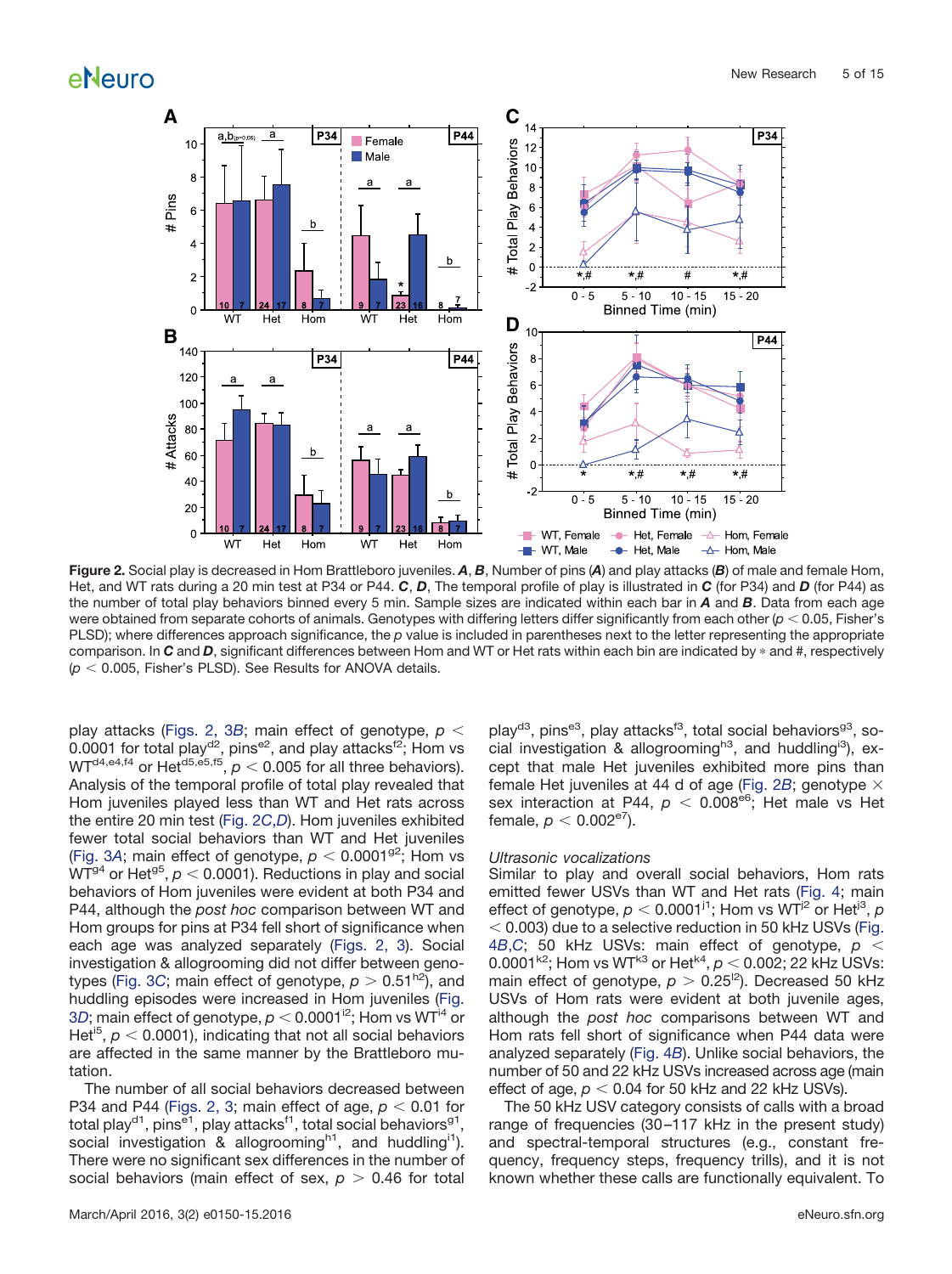

<span id="page-5-0"></span>**Figure 3.** Social behavior is altered in Hom Brattleboro juveniles. *A–D*, Number of total social behaviors (*A*), total play behaviors (*B*), social investigation & allogrooming behaviors (*C*), and huddling episodes (*D*) of Hom, Het, and WT rats during a 20 min test at P34 or P44. Sample sizes are indicated within each bar. Data from each age were obtained from separate cohorts of animals. Genotypes with differing letters differ significantly from each other ( $p < 0.05$ , Fisher's PLSD). See Results for ANOVA details.

determine which types of 50 kHz USVs were impacted by the Brattleboro mutation, we classified a subset (20%) of the USVs of each animal according to the call types proposed by [Wright et al. \(2010\)](#page-14-12) and assessed the impact of the Brattleboro mutation on the quantity (number) and quality (duration and integrated frequency, which was defined as the mean of the call onset, peak amplitude, and call end frequency) of the vocalizations most frequently emitted during social behavior testing.

[Figure 5](#page-7-0) illustrates the percentage of all classified calls, regardless of the genotype of the caller. Most USVs fell within the 50 kHz category, with type 4 calls (flat calls) being the most common (33.3%) followed by type 1 (complex calls, 15.0%), type 10 (trills, 11.1%), type 2 (upwardramp calls, 10.1%), and type 7 calls (step-up calls, 9.7%). The percentage for each of the remaining call types was  $<$ 5%, including 22 kHz USVs (type 15), which comprised 2.5% of calls.

#### *Quantity of ultrasonic vocalization call types*

In general, juvenile Hom rats emitted fewer calls of each type than their WT and Het littermates, and for most this was due to a decreased call number at P34 [\(Fig. 6](#page-8-0)*A–E*). At P34, Hom rats emitted fewer upward-ramp, flat, and step-up calls [\(Fig. 6](#page-8-0)*B–D*; main effect of genotype, *p* 0.03 for each call type<sup>n2,o2,p2</sup>; Hom vs WT,  $p < 0.02$  for upward-ramp<sup>n3</sup> and step-up<sup>p3</sup> calls; Hom vs Het,  $p < 0.02$ for each call type $n^{4, o4, p4}$ ), although the comparison between WT and Hom flat calls fell short of significance (*p* 0.06°3). At P44, there were no significant differences between genotypes for these calls (main effect of genotype,  $p > 0.05$  for upward-ramp<sup>n5</sup>, flat<sup>o5</sup>, and step-up<sup>p5</sup> calls). Trills were reduced in Hom juveniles at both P34 and P44 [\(Fig. 6](#page-8-0)*E*; main effect of genotype,  $p < 0.01$  for both P34<sup>q3</sup> and P44<sup>q6</sup>; Hom vs WT,  $p < 0.04$  for P44<sup>q7</sup>; Hom vs Het,  $p < 0.005$  for both P34<sup>q5</sup> and P44<sup>q8</sup>), although the difference between Hom and WT rats was not significant at P34 ( $p = 0.10^{q4}$ ). When analyzed across both ages, Hom rats emitted fewer complex calls than WT and Het rats (main effect of genotype,  $p < 0.03$ <sup>m2</sup>; Hom vs WT m<sup>3</sup>or Het<sup>m4</sup>,  $p < 0.04$ ), but these comparisons were not significant when assessed separately for each age [\(Fig. 6](#page-8-0)*A*; main effect of genotype,  $p > 0.15$  for P34<sup>m5</sup> and P44<sup>m6</sup>).

Upward-ramp, step-up, and trill calls increased from P34 to P44 (Fig.  $6B$ , *D*, *E*; main effect of age,  $p < 0.04$  for each call type $n^{1,p1,q1}$ ; complex and flat calls did not differ across age [\(Fig. 6](#page-8-0)A,C; main effect of age,  $p > 0.13$  for both calls<sup>m1,o1</sup>). Only trills differed between the sexes, with males emitting more than females [\(Fig. 6](#page-8-0)*E*; main effect of sex,  $p < 0.005^{q2}$ ).

#### *Quality of ultrasonic vocalization call types*

For most USV types, Hom rats emitted calls with a lower integrated frequency, but duration was only altered for step-up calls and trills. Upward-ramp, flat, and step-up calls of Hom rats had a lower integrated frequency than those of WT and Het rats (main effect of genotype, *p* 0.02 for each call type<sup>s1,t1,u1</sup>; Hom vs  $WT<sup>s2, t2, u2</sup>$  or Het<sup>s3,t3,u3</sup>,  $p < 0.05$  for each call type). The age at which these effects were significant depended on the call type [\(Fig. 6](#page-8-0)*G–I*). Complex calls of Hom rats also had a lower integrated frequency than those of Het rats (main effect of genotype,  $p < 0.02<sup>r1</sup>$ ; Hom vs Het,  $p < 0.006<sup>r3</sup>$ ), but did not differ significantly from WT rats ( $p = 0.10^{2}$ ); Hom and Het differences in complex calls were not significant when those from P34 and P44 were analyzed separately [\(Fig.](#page-3-0)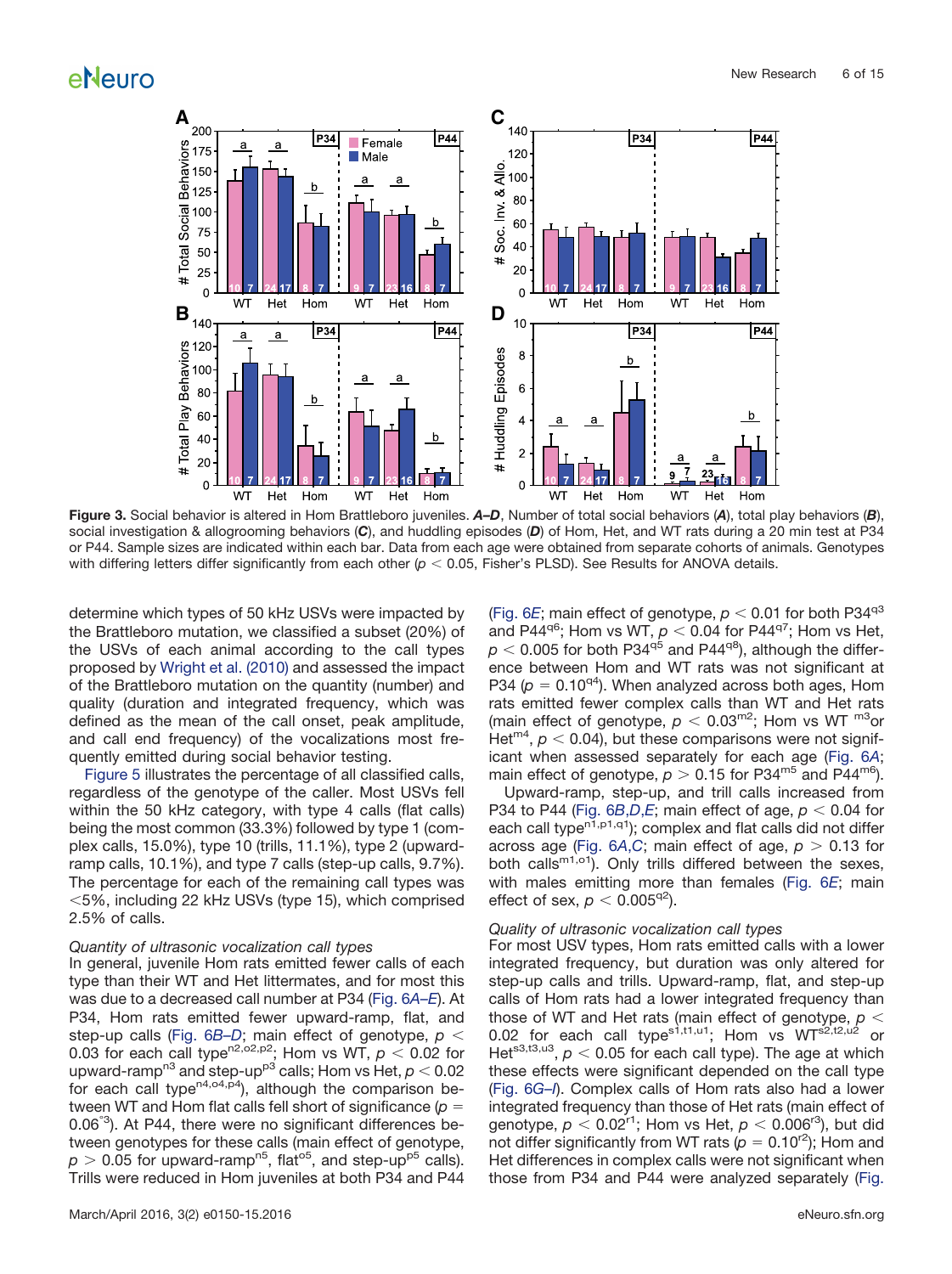

<span id="page-6-0"></span>**Figure 4.** Hom Brattleboro juveniles emit fewer 50 kHz USVs. *A–C*, Number of all (*A*), 50 kHz (*B*), and 22 kHz (*C*) USVs of male and female Hom, Het, and WT rats during the first 10 min of a 20 min test at P34 or P44. Sample sizes are indicated within each bar. Data from each age were obtained from separate cohorts of animals. Genotypes with differing letters differ significantly from each other  $(p < 0.05$ , Fisher's PLSD); where differences approach significance, the *p* value is included in parentheses next to the letter representing the appropriate comparison. See Results for ANOVA details.

6*[F](#page-3-0)*). Trills were the only call type analyzed for which integrated frequency was unaffected by genotype [\(Fig.](#page-8-0) [6](#page-8-0)*J*; main effect of genotype,  $p > 0.24$ <sup>v<sup>1</sup>).</sup>

The duration of USVs also differed by genotype, but only for step-up calls and trills, and only at P44 [\(Fig.](#page-8-0) 6*[K–O](#page-8-0)*). Hom rats emitted longer duration step-up calls than WT and Het rats at P44 [\(Fig. 6](#page-8-0)*N*; main effect of genotype,  $p < 0.003$  for P44<sup>w1</sup>; Hom vs WT<sup>w2</sup> or Het<sup>w3</sup>,  $p$  $<$  0.02). For trills, both Hom and Het rats emitted shorter calls than WT rats at P44, and Hom and Het rats did not differ from each other [\(Fig. 6](#page-8-0)*O*; main effect of genotype, *p*  $<$  0.01<sup>x1</sup>; Hom<sup>x2</sup> or Het<sup>x3</sup> vs WT,  $p$   $<$  0.02; Het vs Hom,  $p$  $> 0.26^{x4}$ ).

The quality of USV call types also changed with age. The integrated frequency decreased from P34 to P44 for each call type except trills [\(Fig. 6](#page-8-0)*F–J*; main effect of age,  $p < 0.05$  for complex<sup>r4</sup>, upward-ramp<sup>s4</sup>, flat<sup>t4</sup>, and stepup<sup>u4</sup> calls; main effect of age,  $p > 0.18$  for trills<sup>v2</sup>). This reduction in integrated frequency was evident in all genotypes; no interaction between age and genotype was found (age  $\times$  genotype,  $p > 0.05$  for complex<sup>r5</sup>, upwardramp<sup>s5</sup>, flat<sup>t5</sup>, and step-up<sup>u5</sup> calls). In addition, the duration of complex, upward-ramp, and flat calls also decreased from P34 to P44 [\(Fig. 6](#page-8-0)*K–M*; main effect of age,  $p < 0.03$  for each call type<sup>y1,z1,aa1</sup>); the duration of step-up calls and trills did not vary with age [\(Fig. 6](#page-8-0)*N*,*O*; main effect of age,  $p > 0.10$  for step-up calls<sup>w4</sup> and trills $^{x5}$ ).

### **Discussion**

The present study suggests that the *Avp* gene plays an important role in social development. The Brattleboro mutation, which disrupts the production of AVP, impacted both social behaviors and ultrasonic communication of juvenile rats. Hom rats played less and emitted fewer 50 kHz USVs than their WT and Het littermates. In addition, the spectrotemporal characteristics of USVs emitted by Hom rats differed from those of WT and Het rats. Social deficits, however, were behavior and USV specific. Huddling episodes were increased in Hom rats, and social investigation & allogrooming, and 22 kHz USVs did not differ across genotypes. Hence, Hom Brattleboro rats are not simply asocial, rather their social behaviors are "atypical" compared with those of WT and Het rats.

Deficits in the social play of Hom rats were evident throughout the developmental profile of play [onset (P21 and P23), peak (P34), and decline (P44)], suggesting that AVP is important for the overall level of play rather than its developmental timing. This is similar to the persistent developmental deficits reported for body and brain weights of Hom Brattleboro rats (for review, see [Boer,](#page-12-5) [1985\)](#page-12-5), but differs from other measures (e.g., eye opening, ear opening, incisor eruption), which occur earlier in Hom Brattleboro rats [\(Boer et al., 1980;](#page-12-6) [Zelena et al., 2009\)](#page-14-13). Notably, the greatest deficits in the neural development of Hom Brattleboro rats occur in the cerebellum [\(Boer et al.,](#page-12-7) [1982\)](#page-12-7), a brain region whose development correlates with the ontogeny of play across several species [\(Byers and](#page-13-15) [Walker, 1995\)](#page-13-15). It has been proposed that play behavior contributes to cerebellar development [\(Byers and Walker,](#page-13-15) [1995\)](#page-13-15). Following this logic, it is possible that the decreased play of Hom rats contributes to developmental deficits in their cerebellar size and morphology. The reverse, however, is also possible.

Adult Het rats exhibit partial reductions in AVP neural mRNA expression and pituitary peptide content [\(Dorsa](#page-13-16) [and Bottemiller, 1982\)](#page-13-16), and sometimes exhibit behavioral differences from WT rats [\(Brot et al., 1992\)](#page-13-17). Nonetheless, the social behaviors of Het rats in the present study did not differ statistically from those of WT rats except for a transient reduction in social play during the developmental onset of play (at P21). These data raise the possibility of a gene dosage effect during the developmental onset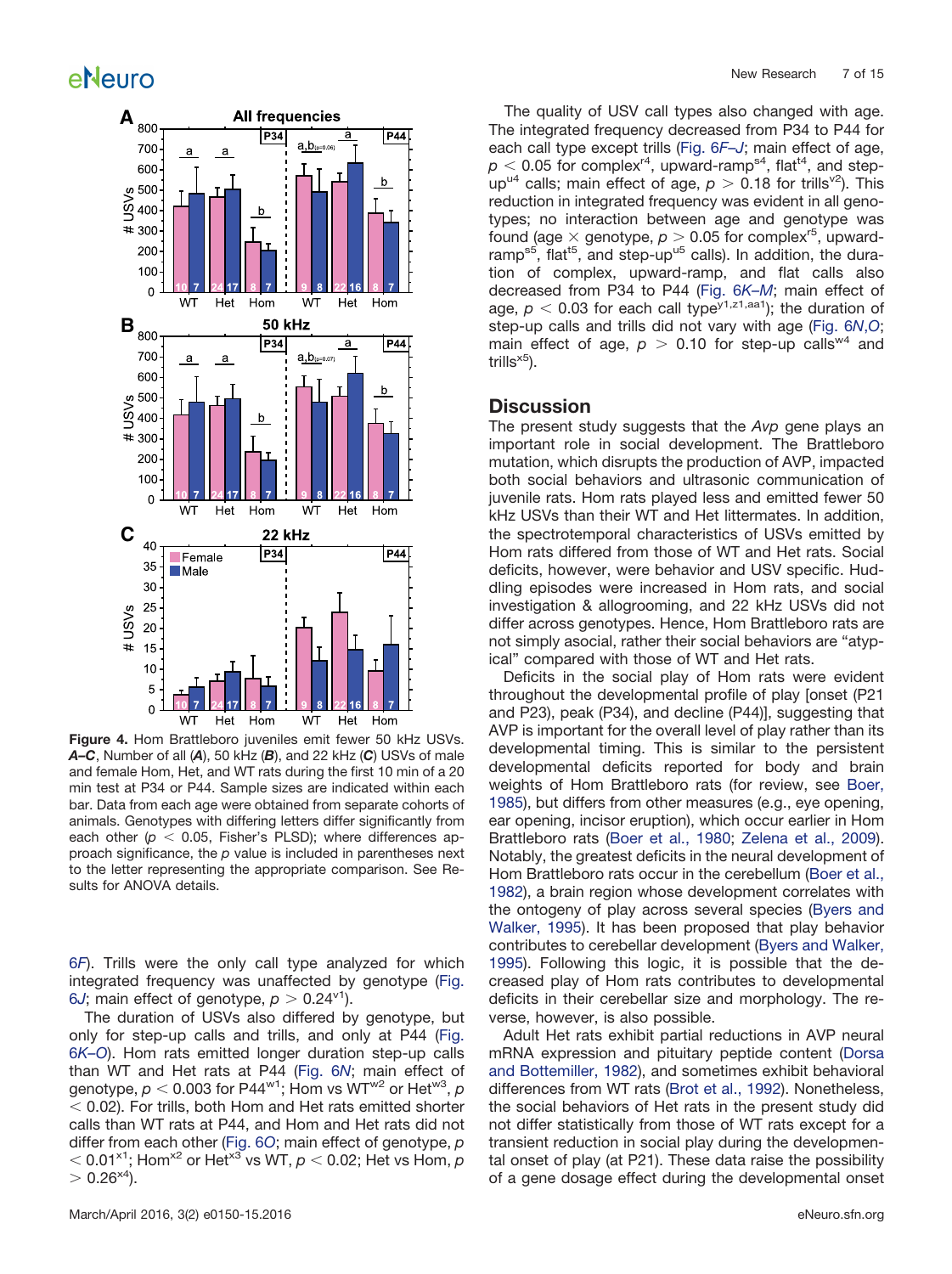

<span id="page-7-0"></span>**Figure 5.** Ultrasonic vocalization call types emitted during social behavior testing. *A*, Percentage of USV call types, as defined by [Wright et al. \(2010\),](#page-14-12) emitted by male and female Hom, Het, and WT juveniles (P34 or P44) during the first 10 min of a 20 min test; data are combined across sex, genotype, and age. *B–G*, Representative spectrograms of the most common 50 kHz calls [complex (*B*), upward-ramp (*C*), flat (*D*), step-up (*E*), and trill (*F*)] as well as the 22 kHz call (*G*).

of play. Perhaps the onset of play requires higher levels of AVP than its maintenance or Het rats have insufficient AVP at this age to stimulate play.

The Brattleboro mutation also affects USVs. Infant Hom Brattleboro pups emit fewer maternal separation-induced 40 kHz USVs [\(Lin et al., 2013;](#page-13-12) [Varga et al., 2015\)](#page-14-11). Here, we demonstrate that USV deficits of Hom Brattleboro rats persist into the juvenile stage and include prosocial vocalizations. Juvenile Hom rats emitted fewer USVs during the social interaction test due to a selective reduction in 50 kHz calls. Fifty kilohertz USVs reflect a positive affective state and are considered a form of prosocial communication (for review, see [Brudzynski, 2013;](#page-13-4) [Wöhr and](#page-14-4) [Schwarting, 2013\)](#page-14-4). Fifty kilohertz calls are emitted during appetitive interactions and in anticipation of reward stimuli, such as mating, play, addictive drugs, and "tickling" [\(Barfield et al., 1979;](#page-12-8) [Knutson et al., 1998, 1999;](#page-13-18) [Pank](#page-13-19)[sepp and Burgdorf, 2000;](#page-13-19) [Burgdorf et al., 2008\)](#page-13-20). Furthermore, 50 kHz calls elicit approach behavior [\(Wöhr and](#page-14-14) [Schwarting, 2007\)](#page-14-14) and "self administration" for their playback [\(Burgdorf et al., 2008\)](#page-13-20). Hence, decreased 50 kHz USVs in Hom Brattleboro rats may indicate decreased prosocial motivation for, or reward value of, social interactions in AVP-deficient animals.

In contrast, 22 kHz calls are emitted in response to aversive stimuli (e.g., electric shocks, predators, drug withdrawal, and aggressive interactions; [Sales, 1972;](#page-14-15) [Tonoue et al., 1986;](#page-14-16) [Cuomo et al., 1988;](#page-13-21) [Blanchard et al.,](#page-12-9) [1991;](#page-12-9) [Vivian and Miczek, 1991;](#page-14-17) [Barros and Miczek, 1996;](#page-12-10) [Covington and Miczek, 2003\)](#page-13-22), are thought to reflect a negative affective state akin to anxiety or distress (for review, see [Brudzynski, 2013;](#page-13-4) [Wöhr and Schwarting,](#page-14-4) [2013\)](#page-14-4), and are not affected by the Brattleboro mutation (present findings). Hence, AVP deficiency does not affect all forms of vocal communication, with distress-like calls being particularly independent of AVP status. This conclusion should be tempered by the low levels of 22 kHz calls for all genotypes in the present experiment, which is consistent with the findings of previous studies measuring USVs during prosocial playful interactions [\(Burgdorf et al.,](#page-13-23) [2006\)](#page-13-23). In addition, while the 22 kHz USVs in the present study were within the frequency range of distress-like USVs, their duration was much shorter than that typically reported: -24 ms in the current study [\(Fig. 5](#page-7-0)*G*) versus 300 –1200 ms in studies investigating USVs in response to aversive stimuli [\(Tonoue et al., 1986;](#page-14-16) [Brudzynski and](#page-13-24) [Ociepa, 1992\)](#page-13-24). [Brudzynski et al. \(1993\)](#page-13-25) reported two distinct populations of 22 kHz USVs in response to experimenter handling: short calls of 20 –300 ms and long calls of 300 to 2000 ms, with most long calls falling between 500 and 600 ms. The functional significance of these short 22 kHz calls is not known. Therefore, it is possible that the 22 kHz USVs in the present study were not true anxiety or distress-like calls. Future studies are needed to determine whether 22 kHz USVs are altered in Hom Brattleboro rats tested under aversive conditions.

We further analyzed the USVs according to subcategories suggested by [Wright et al. \(2010\)](#page-14-12) to determine whether the Brattleboro mutation differentially impacted different types of calls (i.e. altered their vocal repertoire). In general, Hom Brattleboro rats emitted fewer of each USV call type analyzed. Reductions were evident in each of the five following most common call types: flat calls, complex calls, trills, upward-ramp calls, and step-up calls (all 50 kHz calls). Deficits were most robust for trills, which were present at both P34 and P44, and least robust for complex calls, which were not significant when each age was analyzed separately. In addition to the quantity of USVs, the Brattleboro mutation impacted spectrotemporal characteristics of USVs. Flat, upward-ramp, and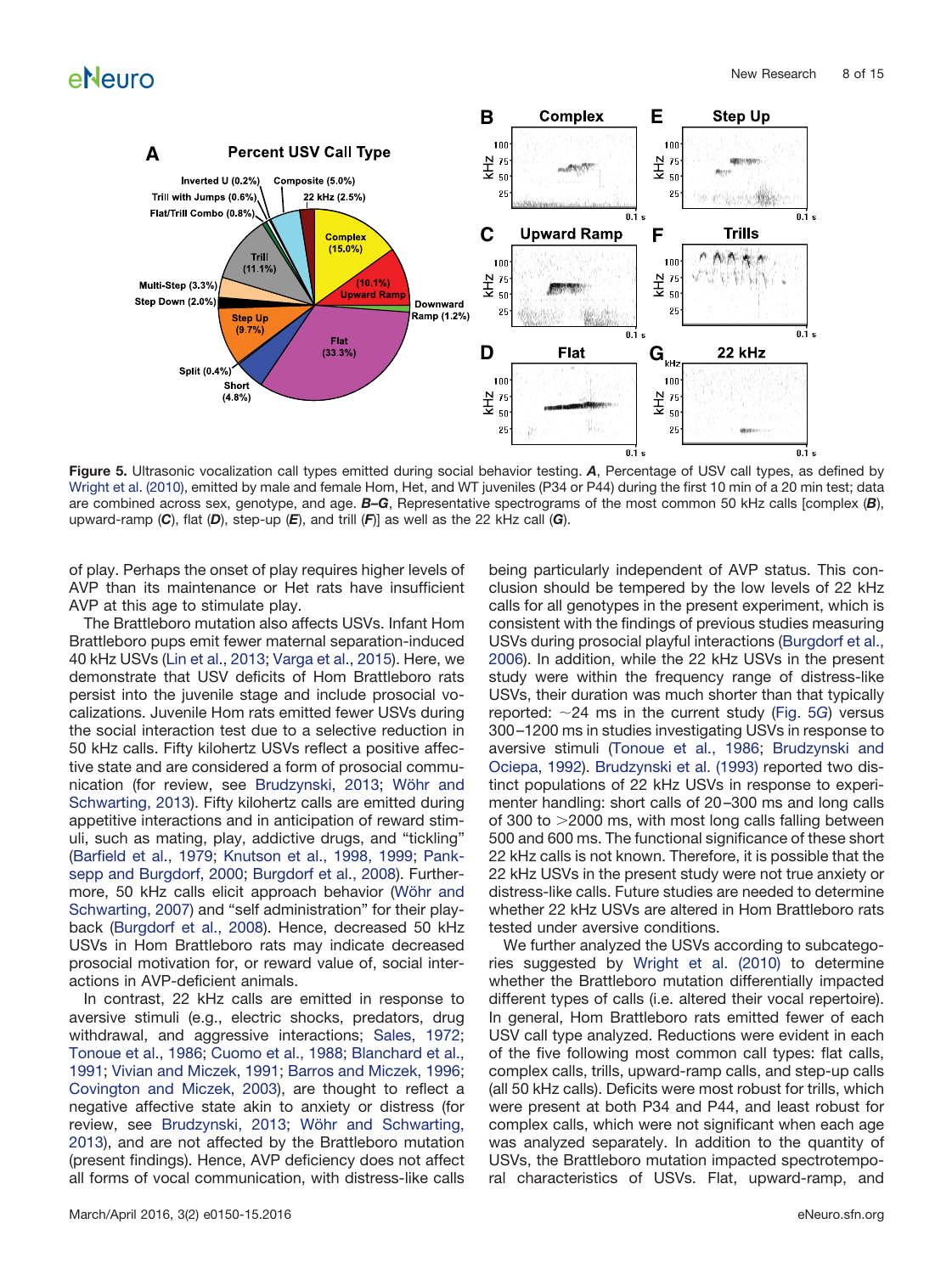

<span id="page-8-0"></span>**Figure 6.** The quantity and quality of USV calls is altered in Hom Brattleboro rats. *A–O*, number (*A–E*), integrated frequency (*F–J*), and duration (K–O) of type 1 (complex), type 2 (upward-ramp), type 4 (flat), type 7 (step-up), and type 10 (trill) USV calls of male and female Hom, Het, and WT rats during the first 10 min of a 20 min test at P34 or P44. Data from each age were obtained from separate cohorts of animals. Genotypes with differing letters differ significantly from each other  $(p < 0.05$ , Fisher's PLSD); where differences approach significance, the *p* value is included in parentheses next to the letter representing the appropriate comparison. See Results for ANOVA details.

step-up calls of Hom rats had lower integrated frequencies. In addition, step-up calls were longer and trills were shorter in Hom rats. While it is not clear why AVP deficiency impacts the spectrotemporal quality of USVs in a call-specific manner, it is clear that several USV call types of Hom rats sound different than those of WT and Het rats. It is interesting to speculate that the reduced number and integrated frequency of 50 kHz USVs of Hom rats

may contribute to their "atypical" social behaviors. Call frequency is an important feature for USV call structure. Frequency is the dominant feature mice use to discriminate between tone categories [\(Radziwon and Dent, 2014\)](#page-14-18). In addition, rats will approach a speaker playing 50 kHz calls and tones [\(Wöhr and Schwarting, 2007\)](#page-14-14). Hence, the decreased integrated frequency of flat, upward-ramp, and step-up calls of Hom rats might impact call meaning or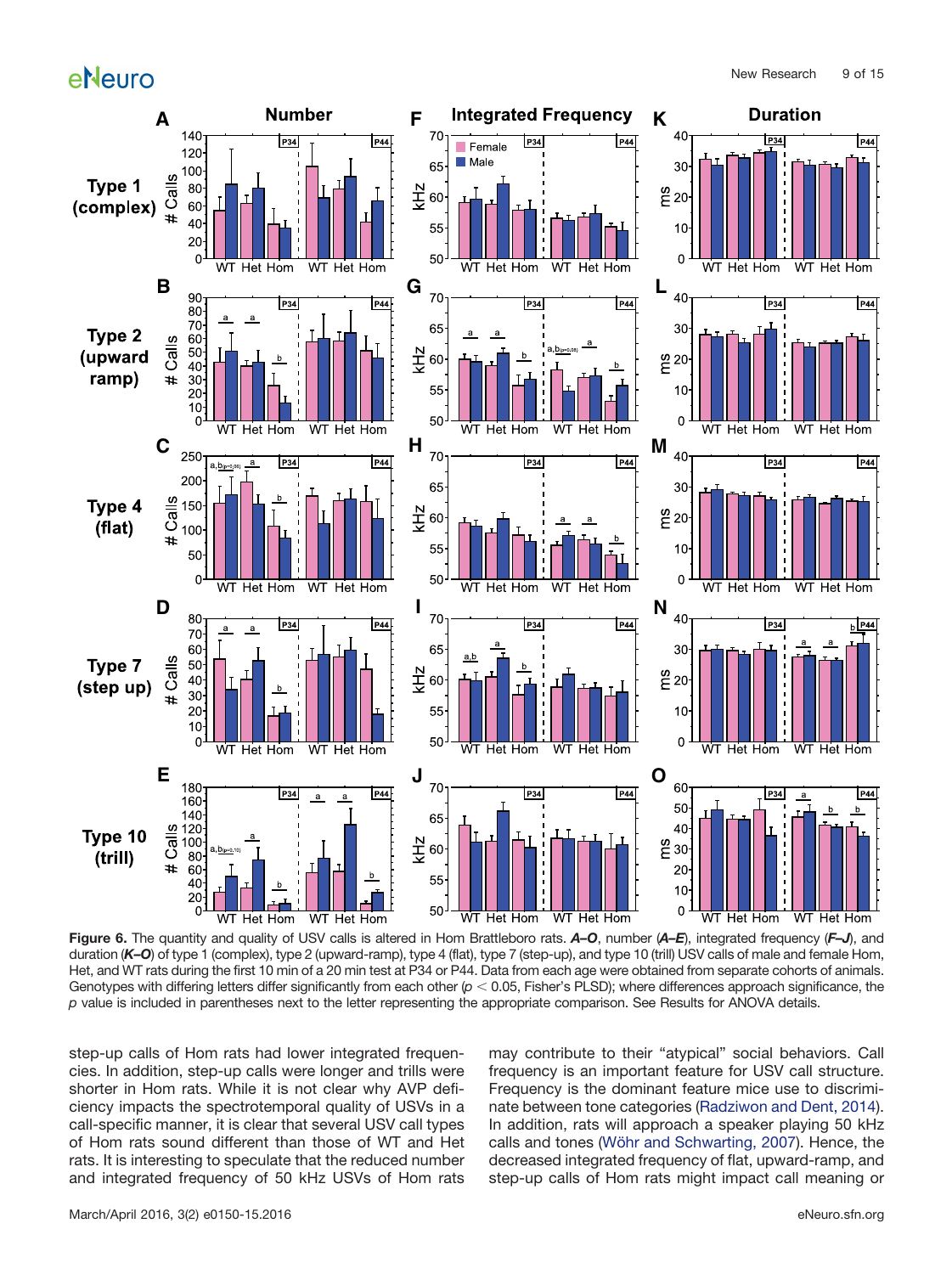#### <span id="page-9-0"></span>**Table 1: Experiment 1 statistical analyses**

|                | Data structure          | Dependent variable | Comparison                   | Type of test         | $p$ value                       | Power |
|----------------|-------------------------|--------------------|------------------------------|----------------------|---------------------------------|-------|
| a1             | Non-normal distribution | Total play         | Main effect of age           | Three-way ANOVA, K-W | $<$ 0.0001 (ANOVA and K-W)      | 1.000 |
| a <sub>2</sub> | Non-normal distribution |                    | Main effect of genotype      | Three-way ANOVA, K-W | 0.0310 (ANOVA), 0.0375 (K-W)    | 0.649 |
| a3             | Non-normal distribution |                    | Main effect of sex           | Three-way ANOVA, M-W | 0.9342 (ANOVA), 0.3852 (M-W)    | 0.051 |
| a4             | Non-normal distribution |                    | P17 vs P19                   | M-W                  | < 0.0001                        | 1.000 |
| a5             | Non-normal distribution |                    | P19 vs P21                   | $M-W$                | < 0.0001                        | 1.000 |
| a6             | Non-normal distribution |                    | Hom vs WT                    | Fisher's PLSD, M-W   | 0.0024 (Fisher's), 0.0124 (M-W) | 0.804 |
| a7             | Non-normal distribution |                    | Hom vs Het                   | Fisher's PLSD, M-W   | 0.0079 (Fisher's), 0.043 (M-W)  | 0.612 |
| a8             | Normal distribution     |                    | Main effect of genotype, P21 | Two-way ANOVA        | 0.0021                          | 0.918 |
| a9             | Normal distribution     |                    | Hom vs WT, P21               | Fisher's PLSD        | 0.0004                          | 0.934 |
| a10            | Normal distribution     |                    | Hom vs Het, P21              | Fisher's PLSD        | 0.0604                          | 0.610 |
| a11            | Normal distribution     |                    | Het vs WT, P21               | Fisher's PLSD        | 0.0342                          | 0.470 |
| a12            | Normal distribution     |                    | Main effect of genotype, P23 | Two-way ANOVA        | 0.0582                          | 0.550 |
| a13            | Normal distribution     |                    | Hom vs WT, P23               | Fisher's PLSD        | 0.0876                          | 0.526 |
| a14            | Normal distribution     |                    | Hom vs Het, P23              | Fisher's PLSD        | 0.0190                          | 0.604 |
| a15            | Normal distribution     |                    | Main effect of genotype, P19 | Two-way ANOVA        | 0.6717 (ANOVA)                  | 0.110 |
| b1             | Non-normal distribution | Pins               | Main effect of age           | Three-way ANOVA, K-W | $<$ 0.0001 (ANOVA and K-W)      | 1.000 |
| b <sub>2</sub> | Non-normal distribution |                    | Main effect of genotype      | Three-way ANOVA, K-W | 0.0118 (ANOVA), 0.0046 (K-W)    | 0.773 |
| b <sub>3</sub> | Non-normal distribution |                    | Main effect of sex           | Three-way ANOVA, M-W | 0.9655 (ANOVA), 0.5681 (M-W)    | 0.050 |
| b4             | Non-normal distribution |                    | P17 vs P19                   | $M-W$                | < 0.0001                        | 1.000 |
| b <sub>5</sub> | Non-normal distribution |                    | P19 vs P21                   | $M-W$                | < 0.0001                        | 1.000 |
| b <sub>6</sub> | Non-normal distribution |                    | Hom vs WT                    | Fisher's PLSD, M-W   | 0.0003 (Fisher's), 0.0015 (M-W) | 0.950 |
| b7             | Non-normal distribution |                    | Hom vs Het                   | Fisher's PLSD, M-W   | 0.0019 (Fisher's), 0.0085 (M-W) | 0.797 |
| b <sub>8</sub> | Normal distribution     |                    | Main effect of genotype, P21 | Two-way ANOVA        | 0.0015                          | 0.933 |
| b <sub>9</sub> | Normal distribution     |                    | Hom vs WT, P21               | Fisher's PLSD        | 0.0003                          | 0.942 |
| b10            | Normal distribution     |                    | Hom vs Het, P21              | Fisher's PLSD        | 0.0436                          | 0.764 |
| b11            | Normal distribution     |                    | Het vs WT. P21               | Fisher's PLSD        | 0.0363                          | 0.436 |
| b12            | Normal distribution     |                    | Main effect of genotype, P23 | Two-way ANOVA        | 0.0280                          | 0.667 |
| b13            | Normal distribution     |                    | Hom vs WT, P23               | Fisher's PLSD        | 0.0377                          | 0.770 |
| b14            | Normal distribution     |                    | Hom vs Het, P23              | Fisher's PLSD        | 0.0099                          | 0.691 |
| b15            | Non-normal distribution |                    | Main effect of genotype, P19 | Two-way ANOVA, K-W   | 0.3325 (ANOVA), 0.3213 (K-W)    | 0.230 |
| c1             | Non-normal distribution | Play attacks       | Main effect of age           | Three-way ANOVA, K-W | $<$ 0.0001 (ANOVA and K-W)      | 1.000 |
| c2             | Non-normal distribution |                    | Main effect of genotype      | Three-way ANOVA, K-W | 0.0629 (ANOVA), 0.0887 (K-W)    | 0.537 |
| c3             | Non-normal distribution |                    | Main effect of sex           | Three-way ANOVA, M-W | 0.9314 (ANOVA), 0.4056 (M-W)    | 0.051 |
| c4             | Non-normal distribution |                    | P17 vs P19                   | $M-W$                | < 0.0001                        | 1.000 |
| c5             | Non-normal distribution |                    | P19 vs P21                   | $M-W$                | < 0.0001                        | 1.000 |
| c6             | Non-normal distribution |                    | Hom vs WT                    | Fisher's PLSD, M-W   | 0.0086 (Fisher's), 0.0318 (M-W) | 0.645 |
|                |                         |                    |                              |                      |                                 |       |

K-W, Kruskal–Wallis test; M-W, Mann–Whitney *U* test.

appetitive quality. Therefore, the reduced number and frequency of 50 kHz calls might lead to less play by reducing the amount of prosocial stimulation during social interactions. This rationale, however, cannot explain the increased huddling seen in Hom rats. Perhaps the prosocial nature of 50 kHz USVs depends upon the type of social behavior. For example, because 50 kHz USVs stimulate locomotor behavior [\(Wöhr and Schwarting, 2007\)](#page-14-14), it is possible that they stimulate "active" social behaviors such as play, but inhibit "passive" social behaviors such as huddling. It should be noted that a direct relationship between the number of USVs and play events has not been established, and it is also possible that play triggers USVs. Our data suggest that a simple relationship between play and USVs as a whole is unlikely; in Experiment 2, for example, the number of USVs increased with age, whereas the number of play events (and social interactions) decreased with age.

Despite significant interest in adolescent social development, most studies on the development of USVs have focused on infant maternal separation-induced 40 kHz calls. A few reports have found that adult rodents emit more USVs than adolescents during same-sex or opposite-sex interactions [\(Cherry, 1987;](#page-13-26) [Willey et al.,](#page-14-19) [2009;](#page-14-19) [Willey and Spear, 2012;](#page-14-20) [Kabitzke et al., 2015\)](#page-13-27). Similarly, we found that the number of both 50 and 22 kHz USVs emitted during same-sex juvenile social interactions increase across a short 10 d interval from P34 to

March/April 2016, 3(2) e0150-15.2016 eNeuro.sfn.org

P44, which approximates early/mid-adolescence in rats [\(Vetter-O'Hagen and Spear, 2012\)](#page-14-21). We further found that the developmental increases in 50 kHz USVs were specific to call type, occurring in upward-ramp, step-up, and trill calls, but not complex or flat calls. In addition, the spectrotemporal characteristics of several 50 kHz call types changed across these ages: integrated frequency decreased for complex, upward-ramp, flat, and step-up calls; and duration decreased for complex, upward-ramp, and flat calls. These findings raise the possibility that spectrotemporal characteristics of some rat USVs convey age-related information of the caller and thereby influence age-dependent social interactions. For example, perhaps the spectrotemporal characteristics of prepubertal calls elicit less aggression from same-sex adults, whereas those of postpubertal calls may better stimulate sex behaviors in the opposite sex.

Males emit more USVs than females, both as infants in response to maternal separation [\(Bowers et al., 2013\)](#page-12-11), and as juveniles immediately preceding and following play bouts [\(Himmler et al., 2014\)](#page-13-28). In the present experiment, we found that the sex difference in the number of USVs during juvenile play is restricted to trills, with males again emitting more than females. Although [Himmler et al.](#page-13-28) [\(2014\)](#page-13-28) did not report whether sex differences were present in all or some USV call types, trills comprised 77% of calls in their analysis. We did not detect any sex differences in the integrated frequency or duration of any call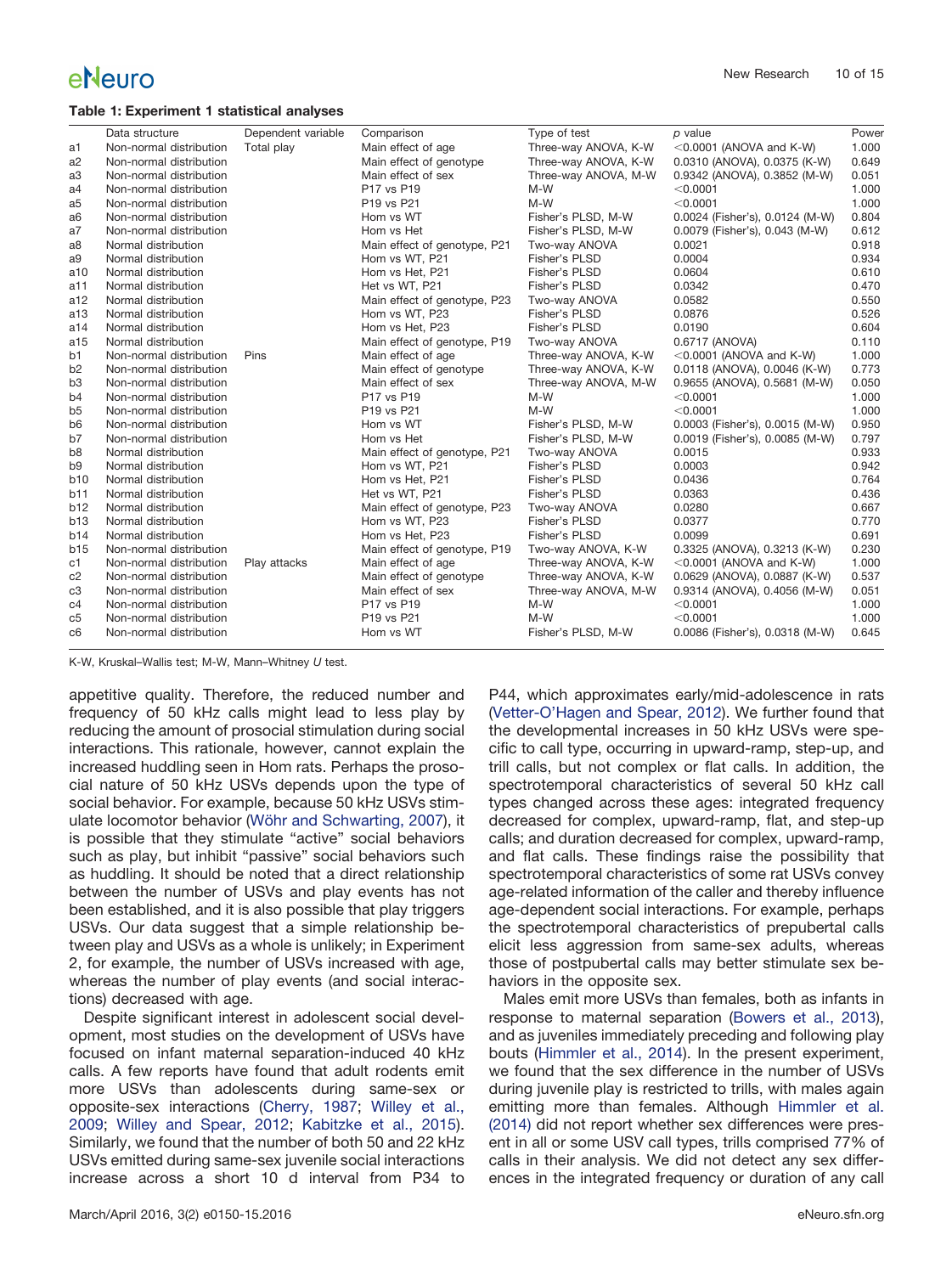#### <span id="page-10-0"></span>**Table 2: Experiment 2 statistical analyses**

|     | Data structure                         | Dependent variable                                   | Comparison                                | Type of test       | p value                                               | Power |
|-----|----------------------------------------|------------------------------------------------------|-------------------------------------------|--------------------|-------------------------------------------------------|-------|
|     | d1 Normal distribution                 | Total play                                           | Main effect of age                        | Three-way ANOVA    | < 0.0001                                              | 0.997 |
|     | d2 Normal distribution                 |                                                      | Main effect of genotype                   | Three-way ANOVA    | < 0.0001                                              | 1.000 |
|     | d3 Normal distribution                 |                                                      | Main effect of sex                        | Three-way ANOVA    | 0.6259                                                | 0.076 |
|     | d4 Normal distribution                 |                                                      | Hom vs WT                                 | Fisher's PLSD      | $<$ 0.0001                                            | 1.000 |
|     | d5 Normal distribution                 |                                                      | Hom vs Het                                | Fisher's PLSD      | < 0.0001                                              | 1.000 |
|     | e1 Non-normal distribution Pins        |                                                      | Main effect of age                        |                    | Three-way ANOVA, M-W 0.0041 (ANOVA), 0.0002 (M-W)     | 0.843 |
|     | e2 Non-normal distribution             |                                                      | Main effect of genotype                   |                    | Three-way ANOVA, K-W 0.0031 (ANOVA), <0.0001 (K-W)    | 0.890 |
|     | e3 Non-normal distribution             |                                                      | Main effect of sex                        |                    | Three-way ANOVA, M-W 0.9169 (ANOVA), 0.3571 (M-W)     | 0.051 |
|     | e4 Non-normal distribution             |                                                      | Hom vs WT                                 | Fisher's PLSD, M-W | 0.0048 (Fisher's), $<$ 0.0001 (M-W)                   | 0.908 |
|     | e5 Non-normal distribution             |                                                      | Hom vs Het                                | Fisher's PLSD, M-W | 0.0016 (Fisher's), $<$ 0.0001 (M-W)                   | 0.903 |
|     | e6 Non-normal distribution             |                                                      | genotype x sex, P44                       | Two-way ANOVA      | 0.0076                                                | 0.826 |
|     | e7 Normal distribution                 |                                                      | Het male vs Het female, P44 Fisher's PLSD |                    | 0.0019                                                | 0.921 |
|     | f1 Normal distribution                 | Play attacks                                         | Main effect of age                        | Three-way ANOVA    | < 0.0001                                              | 0.999 |
|     | f <sub>2</sub> Normal distribution     |                                                      | Main effect of genotype                   | Three-way ANOVA    | < 0.0001                                              | 1.000 |
|     | f3 Normal distribution                 |                                                      | Main effect of sex                        | Three-way ANOVA    | 0.5730                                                | 0.085 |
|     | f4 Normal distribution                 |                                                      | Hom vs WT                                 | Fisher's PLSD      | < 0.0001                                              | 1.000 |
|     | f5 Normal distribution                 |                                                      | Hom vs Het                                | Fisher's PLSD      | $<$ 0.0001                                            | 1.000 |
|     | q1 Normal distribution                 | Total social behaviors                               | Main effect of age                        | Three-way ANOVA    | < 0.0001                                              | 1.000 |
|     | g2 Normal distribution                 |                                                      | Main effect of genotype                   | Three-way ANOVA    | < 0.0001                                              | 1.000 |
|     | g3 Normal distribution                 |                                                      | Main effect of sex                        | Three-way ANOVA    | 0.8892                                                | 0.052 |
|     | q4 Normal distribution                 |                                                      | Hom vs WT                                 | Fisher's PLSD      | < 0.0001                                              | 1.000 |
|     | g5 Normal distribution                 |                                                      | Hom vs Het                                | Fisher's PLSD      | < 0.0001                                              | 1.000 |
|     | h1 Normal distribution                 | Social Investigation/allogrooming Main effect of age |                                           | Three-way ANOVA    | 0.0090                                                | 0.758 |
|     | h <sub>2</sub> Normal distribution     |                                                      | Main effect of genotype                   | Three-way ANOVA    | 0.5137                                                | 0.156 |
|     | h <sub>3</sub> Normal distribution     |                                                      | Main effect of sex                        | Three-way ANOVA    | 0.4631                                                | 0.109 |
|     | i1 Non-normal distribution Huddling    |                                                      | Main effect of age                        |                    | Three-way ANOVA, M-W < $0.0001$ (ANOVA), 0.0001 (M-W) | 0.999 |
|     | i2 Non-normal distribution             |                                                      | Main effect of genotype                   |                    | Three-way ANOVA, K-W <0.0001 (ANOVA), <0.0001 (K-W)   | 1.000 |
|     | i3 Non-normal distribution             |                                                      | Main effect of sex                        |                    | Three-way ANOVA, M-W 0.8084 (ANOVA), 0.8321 (M-W)     | 0.057 |
|     | i4 Normal distribution                 |                                                      | Hom vs WT                                 | Fisher's PLSD, M-W | $<$ 0.0001 (Fisher's), 0.0003 (M-W)                   | 0.948 |
| i5  | Non-normal distribution                |                                                      | Hom vs Het                                | Fisher's PLSD, M-W | $<$ 0.0001 (Fisher's), $<$ 0.0001 (M-W) 1.000         |       |
| i1. | Normal distribution                    | All USVs                                             | Main effect of genotype                   | Three-way ANOVA    | < 0.0001                                              | 0.993 |
|     | j2 Normal distribution                 |                                                      | Hom vs WT                                 | Fisher's PLSD      | 0.0020                                                | 0.942 |
|     | i3 Normal distribution                 |                                                      | Hom vs Het                                | Fisher's PLSD      | < 0.0001                                              | 0.998 |
|     | k1 Normal distribution                 | 50 kHz USVs                                          | Main effect of age                        | Three-way ANOVA    | 0.0380                                                | 0.537 |
|     | k <sub>2</sub> Normal distribution     |                                                      | Main effect of genotype                   | Three-way ANOVA    | 0.0001                                                | 0.990 |
|     | k3 Normal distribution                 |                                                      | Hom vs WT                                 | Fisher's PLSD      | 0.0022                                                | 0.947 |
|     | k4 Normal distribution                 |                                                      | Hom vs Het                                | Fisher's PLSD      | < 0.0001                                              | 0.996 |
|     | 11 Non-normal distribution 22 kHz USVs |                                                      | Main effect of age                        |                    | Three-way ANOVA, M-W 0.0001 (ANOVA), < $0.0001$ (M-W) | 0.986 |
|     | 12 Non-normal distribution             |                                                      | Main effect of genotype                   |                    | Three-way ANOVA, K-W 0.2541 (ANOVA), 0.2262 (K-W)     | 0.282 |

K-W, Kruskal–Wallis test; M-W, Mann–Whitney *U* test.

type, including trills, suggesting that juvenile sex differences in USVs are limited to quantity rather than spectrotemporal quality. With the exception of a single comparison in 44-d-old Het rats [\(Fig. 4](#page-6-0)*A*), we did not detect sex differences in other social behaviors, including play. Although males are often reported to engage in more rough-and-tumble play than females [\(Meaney and Stew](#page-13-29)[art, 1981b;](#page-13-29) [Pellis, 2002;](#page-13-30) [Olesen et al., 2005\)](#page-13-31), this sex difference is dependent upon the testing conditions and behaviors measured [\(Thor and Holloway, 1984;](#page-14-22) [Argue and](#page-12-12) [McCarthy, 2015\)](#page-12-12). The absence of sex differences in play in the present experiments is not surprising as studies testing same-sex pairs of rats after a period of isolation, as we did in the present experiments, generally do not detect sex differences in juvenile social play [\(Panksepp](#page-13-32) [and Beatty, 1980;](#page-13-32) [Panksepp, 1981;](#page-13-0) [Veenema et al., 2013;](#page-14-6) [Paul et al., 2014\)](#page-13-13).

Currently, we cannot determine whether the altered social behavior and USVs of Brattleboro rats are due to the absence of central or peripheral actions of AVP. Hom Brattleboro rats develop diabetes insipidus due to the absence of AVP-mediated water reabsorption at the level of the kidney [\(Valtin and Schroeder, 1964\)](#page-14-23), and symptoms are evident before play onset: increased plasma osmolarity is present at 10-14 d of age, and polydipsia develops between 15 and 16 d of age [\(Dlouhá et al., 1982;](#page-13-33) [Zelena](#page-14-13) [et al., 2009\)](#page-14-13). Nonetheless, acute intracerebroventricular injections of a vasopressin 1a receptor (V1aR) antagonist decrease maternal separation-induced 40 kHz USVs of infant rat pups [\(Winslow and Insel, 1993;](#page-14-24) [Bleickardt et al.,](#page-12-13) [2009\)](#page-12-13), as well as 50 kHz USVs and play behavior of male juvenile rats [\(Veenema et al., 2013;](#page-14-6) [Lukas and Wöhr,](#page-13-9) [2015\)](#page-13-9). These findings argue that the altered play and USVs of Brattleboro rats is due to a direct disruption of the actions of AVP in the brain rather than a disruption of the peripheral actions of AVP or indirect compensatory changes resulting from the absence of AVP during development. Decreased anxiety-like, depressive-like, and maternal behaviors of Brattleboro rats persist after the restoration of the peripheral actions of AVP, indicating that several behavioral abnormalities of Brattleboro rats are due to the loss of the central actions of AVP [\(Fodor](#page-13-34) [et al., 2012;](#page-13-34) [Balázsfi et al., 2015\)](#page-12-14).

We do not yet know which AVP system is responsible for the deficits seen in the Brattleboro rats. The limited available data focus on juvenile social play and do not provide a comprehensive understanding of the regulation by AVP of social development. AVP cells in the bed nucleus of the stria terminalis (BNST) appear to play an inhibitory, rather than stimulatory, role in juvenile social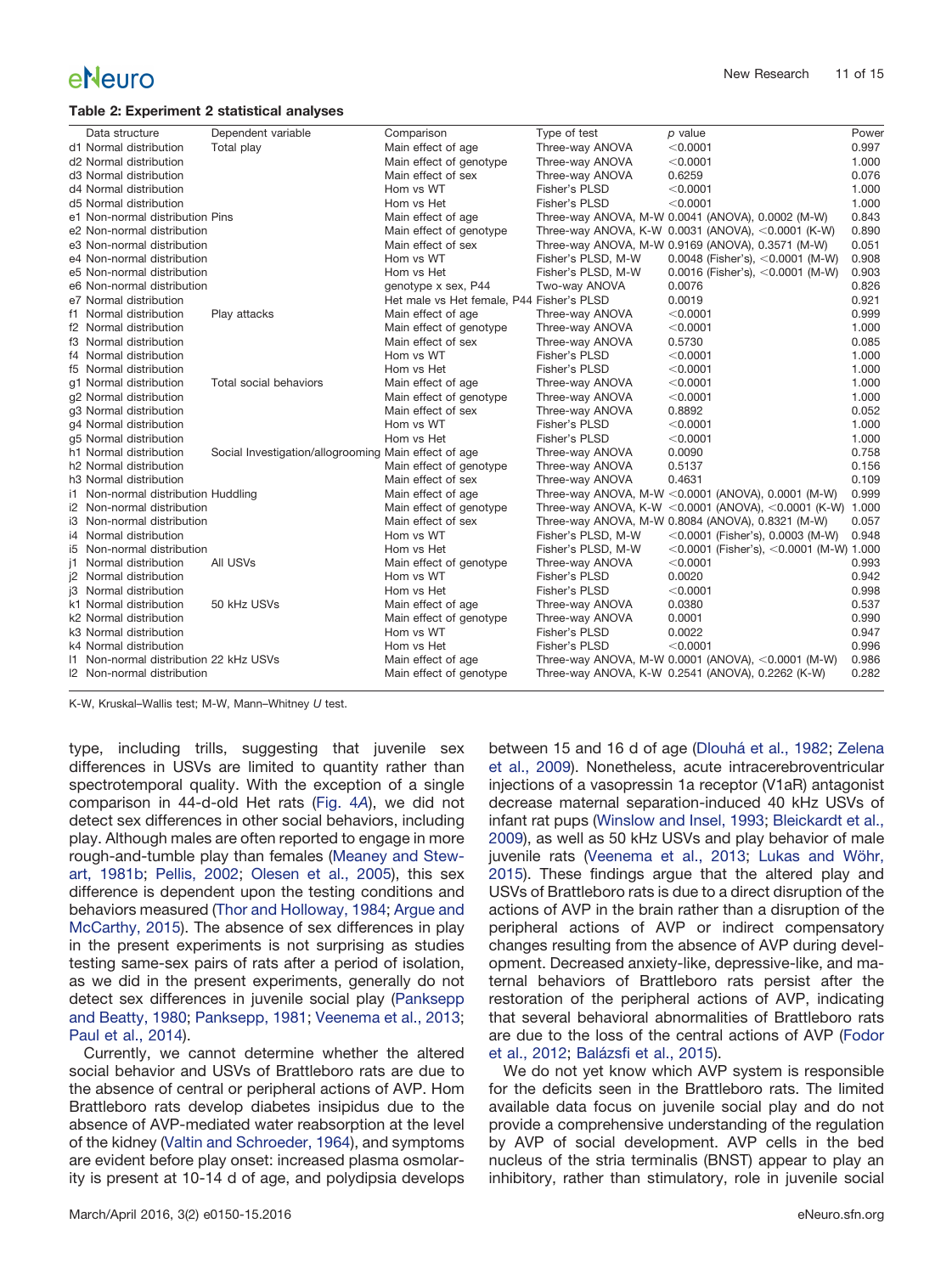#### <span id="page-11-0"></span>**Table 3: USV call type statistical analyses**

|                | Data structure                             | Dependent variable            | Comparison                           | Type of test                     | Exact p value                   | Power          |
|----------------|--------------------------------------------|-------------------------------|--------------------------------------|----------------------------------|---------------------------------|----------------|
| m1             | Normal distribution                        | Complex calls                 | Main effect of age                   | Three-way ANOVA                  | 0.1349                          | 0.304          |
| m <sub>2</sub> | Normal distribution                        | (Number)                      | Main effect of genotype              | Three-way ANOVA                  | 0.0258                          | 0.676          |
| mЗ             | Normal distribution                        |                               | Hom vs WT                            | Fisher's PLSD                    | 0.0303                          | 0.594          |
| m4             | Normal distribution                        |                               | Hom vs Het                           | Fisher's PLSD                    | 0.0116                          | 0.796          |
| m5             | Normal distribution                        |                               | Main effect of genotype, P34         | Two-way ANOVA                    | 0.1603                          | 0.366          |
| m <sub>6</sub> | Normal distribution                        |                               | Main effect of genotype, P44         | Two-way ANOVA                    | 0.1587                          | 0.367          |
| n1             | Normal distribution                        | Upward-ramp calls             | Main effect of age                   | Three-way ANOVA                  | 0.0028                          | 0.875          |
| n <sub>2</sub> | Normal distribution                        | (Number)                      | Main effect of genotype, P34         | Two-way ANOVA                    | 0.0185                          | 0.725          |
| n3             | Normal distribution                        |                               | Hom vs WT, P34                       | Fisher's PLSD                    | 0.0112                          | 0.724          |
| n4             | Normal distribution                        |                               | Hom vs Het, P34                      | Fisher's PLSD                    | 0.0163                          | 0.755          |
| n5             | Normal distribution                        |                               | Main effect of genotype, P44         | Two-way ANOVA                    | 0.6322                          | 0.120          |
| о1             | Normal distribution                        | Flat calls                    | Main effect of age                   | Three-way ANOVA                  | 0.8419                          | 0.054          |
| o <sub>2</sub> | Normal distribution                        | (Number)                      | Main effect of genotype, P34         | Two-way ANOVA                    | 0.0270                          | 0.673          |
| o3             | Normal distribution                        |                               | Hom vs WT, P34                       | Fisher's PLSD                    | 0.0574                          | 0.520          |
| <b>o4</b>      | Normal distribution                        |                               | Hom vs Het. P34                      | <b>Fisher's PLSD</b>             | 0.0056                          | 0.832          |
| o5             | Normal distribution                        |                               | Main effect of genotype, P44         | Two-way ANOVA                    | 0.5538                          | 0.141          |
| p1             | Normal distribution                        | Step-up calls                 | Main effect of age                   | Three-way ANOVA                  | 0.0355                          | 0.549          |
| p <sub>2</sub> | Normal distribution                        | (Number)                      | Main effect of genotype, P34         | Two-way ANOVA                    | 0.0058                          | 0.850          |
| p3             | Normal distribution                        |                               | Hom vs WT, P34                       | Fisher's PLSD                    | 0.0084                          | 0.857          |
| p4             | Normal distribution                        |                               | Hom vs Het, P34                      | Fisher's PLSD                    | 0.0022                          | 0.918          |
| p5             | Normal distribution                        |                               | Main effect of genotype, P44         | Two-way ANOVA                    | 0.0543                          | 0.562          |
| q1             | Non-normal distribution                    | Trills                        | Main effect of age                   | Three-way ANOVA, M-W             | 0.0144 (ANOVA), 0.0025 (M-W)    | 0.694          |
| q2             | Non-normal distribution                    | (Number)                      | Main effect of sex                   | Three-way ANOVA, K-W             | $0.0046$ (ANOVA), <0.0001 (K-W) | 0.830          |
| q3             | Normal distribution                        |                               | Main effect of genotype, P34         | Two-way ANOVA                    | 0.0092                          | 0.807          |
| q4             | Normal distribution                        |                               | Hom vs WT, P34                       | Fisher's PLSD                    | 0.0978                          | 0.789          |
| q5             | Normal distribution                        |                               | Hom vs Het, P34                      | Fisher's PLSD                    | 0.0045                          | 0.746          |
| q6             | Normal distribution                        |                               | Main effect of genotype, P44         | Two-way ANOVA                    | 0.0009                          | 0.954          |
| q7             | Normal distribution                        |                               | Hom vs WT, P44                       | Fisher's PLSD                    | 0.0300                          | 0.887          |
| q8             | Normal distribution                        |                               | Hom vs Het, P44                      | Fisher's PLSD                    | 0.0005                          | 0.923          |
| r1             | Normal distribution                        | Complex calls                 | Main effect of genotype              | Three-way ANOVA                  | 0.0142                          | 0.754          |
| r2             | Normal distribution                        | (Int. Freq.)                  | Hom vs WT                            | Fisher's PLSD                    | 0.1043                          | 0.414          |
| r3             | Normal distribution                        |                               | Hom vs Het                           | Fisher's PLSD                    | 0.0053                          | 0.703          |
| r4             | Normal distribution                        |                               | Main effect of age                   | Three-way ANOVA                  | < 0.0001                        | 0.999          |
| r5             | Normal distribution                        |                               | age x sex                            | Three-way ANOVA                  | 0.9431                          | 0.059          |
| s1             | Normal distribution                        | Upward-ramp calls             | Main effect of genotype              | Three-way ANOVA                  | 0.0002                          | 0.986          |
| s <sub>2</sub> | Normal distribution                        | (Int. Freq.)                  | Hom vs WT                            | Fisher's PLSD                    | 0.0007                          | 0.936          |
| s3             | Normal distribution                        |                               | Hom vs Het                           | Fisher's PLSD                    | < 0.0001                        | 0.990          |
| s4             | Normal distribution                        |                               | Main effect of age                   | Three-way ANOVA                  | < 0.0001                        | 0.994          |
| s5             | Normal distribution                        |                               | age x sex                            | Three-way ANOVA                  | 0.6940                          | 0.106          |
| t1             | Normal distribution                        | Flat calls                    | Main effect of genotype              | Three-way ANOVA                  | 0.0020                          | 0.916          |
| t2             | Normal distribution                        | (Int. Freq.)                  | Hom vs WT                            | Fisher's PLSD                    | 0.0022                          | 0.930          |
| t3<br>t4       | Normal distribution                        |                               | Hom vs Het                           | Fisher's PLSD                    | 0.0014                          | 0.825          |
|                | Normal distribution                        |                               | Main effect of age                   | Three-way ANOVA                  | < 0.0001                        | 0.999          |
| t5             | Normal distribution                        |                               | age x sex                            | Three-way ANOVA                  | 0.8255<br>0.0186                | 0.079<br>0.721 |
| u1<br>u2       | Normal distribution<br>Normal distribution | Step-up calls<br>(Int. Freq.) | Main effect of genotype<br>Hom vs WT | Three-way ANOVA<br>Fisher's PLSD | 0.0416                          | 0.531          |
| u3             | Normal distribution                        |                               | Hom vs Het                           | Fisher's PLSD                    | 0.0066                          | 0.706          |
| u4             | Normal distribution                        |                               | Main effect of age                   | Three-way ANOVA                  | 0.0416                          | 0.521          |
| u5             | Normal distribution                        |                               | age x sex                            | Three-way ANOVA                  | 0.0588                          | 0.548          |
| v1             | Normal distribution                        | Trills                        | Main effect of genotype              | Three-way ANOVA                  | 0.2452                          | 0.288          |
| V <sub>2</sub> | Normal distribution                        | (Int. Freq.)                  | Main effect of age                   | Three-way ANOVA                  | 0.1801                          | 0.252          |
| w1             | Normal distribution                        | Step-up calls                 | Main effect of genotype, P44         | Two-way ANOVA                    | 0.0026                          | 0.908          |
| w2             | Normal distribution                        | (Dur.)                        | Hom vs WT, P44                       | Fisher's PLSD                    | 0.0195                          | 0.592          |
| w3             | Normal distribution                        |                               | Hom vs Het, P44                      | Fisher's PLSD                    | 0.0006                          | 0.947          |
| w4             | Normal distribution                        |                               | Main effect of age                   | Three-way ANOVA                  | 0.2480                          | 0.198          |
| x1             | Normal distribution                        | Trills                        | Main effect of genotype, P44         | Two-way ANOVA                    | 0.0090                          | 0.810          |
| x2             | Normal distribution                        | (Dur.)                        | Hom vs WT, P44                       | Fisher's PLSD                    | 0.0040                          | 0.799          |
| x3             | Normal distribution                        |                               | Het vs WT, P44                       | Fisher's PLSD                    | 0.0157                          | 0.659          |
| x4             | Normal distribution                        |                               | Hom vs Het, P44                      | Fisher's PLSD                    | 0.2632                          | 0.213          |
| x5             | Normal distribution                        |                               | Main effect of age                   | Three-way ANOVA                  | 0.1010                          | 0.357          |
| y1             | Normal distribution                        | Complex calls (Dur.)          | Main effect of age                   | Three-way ANOVA                  | 0.0210                          | 0.638          |
| z1             | Normal distribution                        | Upward-ramp calls (Dur.)      | Main effect of age                   | Three-way ANOVA                  | 0.0078                          | 0.775          |
| aa1            | Normal distribution                        | Flat calls (Dur.)             | Main effect of age                   | Three-way ANOVA                  | 0.0036                          | 0.854          |
|                |                                            |                               |                                      |                                  |                                 |                |

K-W, Kruskal–Wallis test; M-W, Mann–Whitney *U* test.

play, at least in males. During the developmental emergence in weanling-aged rats (P18 –P23), BNST AVP mRNA expression of males correlates negatively with play behavior, whereas in females, BNST AVP mRNA expression is not detectable [\(Paul et al., 2014\)](#page-13-13). Furthermore, V1aR antagonist injections into the septum, a projection area of BNST AVP cells, increases the play behavior of

juvenile males, but not females [\(Veenema et al., 2013\)](#page-14-6). In the same study, intracerebroventricular V1aR antagonist injections decreased the play behavior of male rats but increased the play behavior of female rats. AVP mRNA expression in the paraventricular nucleus of the hypothalamus (PVN) of male, but not female, rats correlates positively with their play behavior during the developmental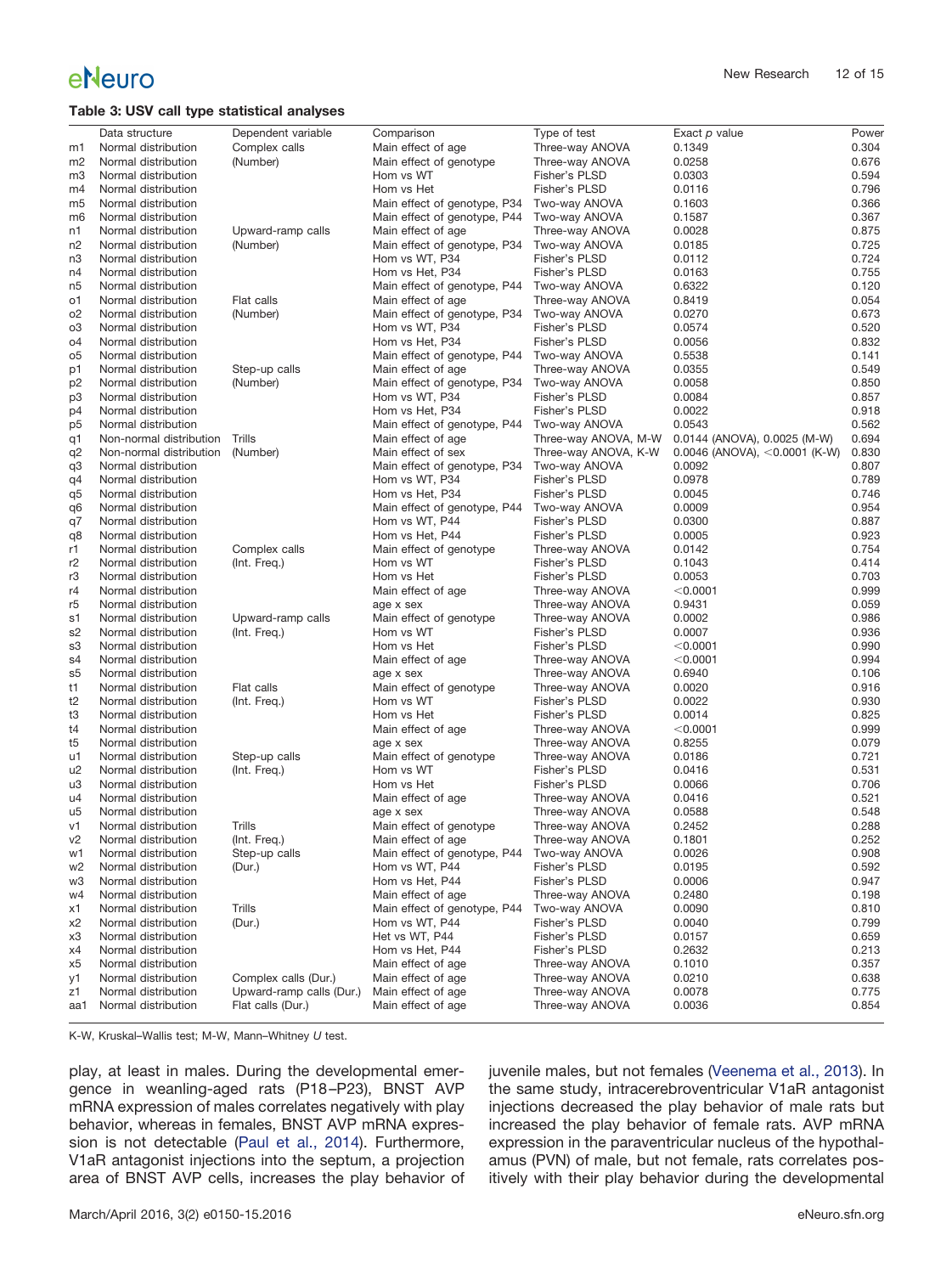emergence of play, raising the possibility that the PVN is the site of the stimulatory actions of AVP, at least in males [\(Paul et al., 2014\)](#page-13-13). At present, however, it is difficult to incorporate these sex-specific findings with the present results in which "atypical" social behaviors of Hom rats were seen in both sexes (including play deficits). Complicating matters further, play behavior and the effects of pharmacological manipulations of AVP on play can depend upon the context in which the animals are tested [\(Bredewold et al., 2014\)](#page-12-4). AVP in the PVN regulates the stress axis and autonomic function, both of which could influence social behavior in a context-specific manner through their actions on stress or arousal. Adult Brattleboro rats are less reactive to various stressors [\(Balázsfi](#page-12-14) [et al., 2015\)](#page-12-14). If true for juveniles, this decreased stress reactivity could have contributed to the present findings where play was tested in a novel home cage after a period of isolation. Although rats play less after restraint stress [\(Klein et al., 2010\)](#page-13-35), isolation increases play in rats [\(Pank](#page-13-32)[sepp and Beatty, 1980\)](#page-13-32). Hence, it is not clear whether decreased stress reactivity would lead to higher or lower levels of play. The low levels of 22 kHz USVs (and the absence of long 22 kHz USVs) across all genotypes suggest that rats were not distressed or anxious in the novel cage during testing. Genotype differences in novel cage exploration at the beginning of the test are unlikely to account for the decreased play as Hom Brattleboro rats exhibited lower levels of play across the entire 20 min test [\(Fig. 2](#page-4-0)*C*,*D*). More studies are needed to dissect out which AVP systems contribute to social development and how.

Early life experiences can significantly impact behavioral development [\(Kundakovic and Champagne, 2015\)](#page-13-36), and juvenile social play is particularly sensitive to both prenatal and early postnatal environments [\(Veenema and](#page-14-25) [Neumann, 2009;](#page-14-25) [Kirsten et al., 2010;](#page-13-37) [Taylor et al., 2012;](#page-14-26) [Karkow and Lucion, 2013\)](#page-13-38), including natural variations in maternal care [\(Parent and Meaney, 2008\)](#page-13-39). Given that the Brattleboro mutation impacts maternal behaviors [\(Fodor](#page-13-34) [et al., 2012\)](#page-13-34), care must be taken when designing and interpreting results using this model. Indeed, Hom Brattleboro dams influence several behavioral and physiological characteristics of their offspring (e.g., body weight, brain weight, startle response, and stress reactivity; [Snijdewint](#page-14-27) [et al., 1988;](#page-14-27) [Zelena et al., 2003, 2009;](#page-14-13) [Feifel and Priebe,](#page-13-40) [2007\)](#page-13-40). To minimize the potential impact of the early-life environment in the present experiment, we tested Hom, Het, and WT littermates born to Het dams, thereby removing potential prenatal and postnatal confounds of maternal genotype. Nonetheless, we cannot rule out possible confounds of differential maternal or sibling treatment toward Hom Brattleboro pups.

While it is now clear that AVP influences juvenile social behaviors, we know very little about how AVP acts to regulate social development. This represents a critical gap in our knowledge as altered AVP function has been implicated in neurodevelopmental disorders such as autism spectrum disorders and schizophrenia [\[Heinrichs](#page-13-41) [et al., 2009;](#page-13-41) [Rubin et al., 2014](#page-14-28) (and references therein)]. Notably, Hom Brattleboro rats exhibit behavioral abnormalities associated with schizophrenia and autism spectrum disorders, including decreased social interactions, social cognitive deficits, and attenuated prepulse inhibition, which is consistent with the hypothesis that AVP signaling is disrupted in these disorders [\(Engelmann and](#page-13-10) [Landgraf, 1994;](#page-13-10) [Feifel and Priebe, 2007;](#page-13-40) [Feifel et al., 2009;](#page-13-11) [Lin et al., 2013\)](#page-13-12). The present findings add social play and vocal communication to this list. Our findings also provide insight into the role of AVP in social development. By measuring multiple social behaviors in the same experiment, we were able to demonstrate that long-term disruption of AVP production does not simply decrease overall levels of social behavior, but rather alters the type of social behavior the animal expresses, leading to an atypical rather than asocial phenotype. Future studies are needed to uncover the neural mechanisms through which AVP influences both normal and disordered social development.

### **References**

- <span id="page-12-2"></span>Albers HE (2012) The regulation of social recognition, social communication and aggression: vasopressin in the social behavior neural network. Horm Behav 61:283–292. [CrossRef](http://dx.doi.org/10.1016/j.yhbeh.2011.10.007) [Medline](http://www.ncbi.nlm.nih.gov/pubmed/22079778)
- <span id="page-12-1"></span>Alessandri SM (1992) Attention, play, and social behavior in ADHD preschoolers. J Abnorm Child Psychol 20:289 –302. [Medline](http://www.ncbi.nlm.nih.gov/pubmed/1619135)
- <span id="page-12-12"></span>Argue KJ, McCarthy MM (2015) Characterization of juvenile play in rats: importance of sex of self and sex of partner. Biol Sex Differ 6:16. [CrossRef](http://dx.doi.org/10.1186/s13293-015-0034-x) [Medline](http://www.ncbi.nlm.nih.gov/pubmed/26361539)
- <span id="page-12-14"></span>Balázsfi D, Pintér O, Klausz B, Kovács KB, Fodor A, Török B, Engelmann M, Zelena D (2015) Restoration of peripheral V2 receptor vasopressin signaling fails to correct behavioral changes in Brattleboro rats. Psychoneuroendocrinology 51:11–23. [CrossRef](http://dx.doi.org/10.1016/j.psyneuen.2014.09.011) **[Medline](http://www.ncbi.nlm.nih.gov/pubmed/25278460)**
- <span id="page-12-8"></span>Barfield RJ, Auerbach P, Geyer LA, McIntosh TK (1979) Ultrasonic vocalizations in rat sexual behavior. Am Zool 19:469 –480. [Cross-](http://dx.doi.org/10.1093/icb/19.2.469)[Ref](http://dx.doi.org/10.1093/icb/19.2.469)
- <span id="page-12-10"></span>Barros HM, Miczek KA (1996) Withdrawal from oral cocaine in rate: ultrasonic vocalizations and tactile startle. Psychopharmacol (Berl) 125:379 –384. [Medline](http://www.ncbi.nlm.nih.gov/pubmed/8826543)
- <span id="page-12-0"></span>Bekoff M, Byers JA (1998) Animal play: evolutionary, comparative and ecological perspectives. Cambridge, UK: Cambridge UP.
- <span id="page-12-9"></span>Blanchard RJ, Blanchard DC, Agullana R, Weiss SM (1991) Twentytwo kHz alarm cries to presentation of a predator, by laboratory rats living in visible burrow systems. Physiol Behav 50:967–972. [Medline](http://www.ncbi.nlm.nih.gov/pubmed/1805287)
- <span id="page-12-13"></span>Bleickardt CJ, Mullins DE, Macsweeney CP, Werner BJ, Pond AJ, Guzzi MF, Martin FDC, Varty GB, Hodgson RA (2009) Characterization of the V1a antagonist, JNJ-17308616, in rodent models of anxiety-like behavior. Psychopharmacol (Berl) 202:711–718. [CrossRef](http://dx.doi.org/10.1007/s00213-008-1354-x) [Medline](http://www.ncbi.nlm.nih.gov/pubmed/18923820)
- <span id="page-12-5"></span>Boer GJ (1985) Vasopressin and brain development: studies using the Brattleboro rat. Peptides 6 [Suppl1]:49 –62. [Medline](http://www.ncbi.nlm.nih.gov/pubmed/4047982)
- <span id="page-12-6"></span>Boer GJ, Buijs RM, Swaab DF, De Vries GJ (1980) Vasopressin and developing rat brain. Peptides 1:203–209. [CrossRef](http://dx.doi.org/10.1016/0196-9781(80)90118-7)
- <span id="page-12-7"></span>Boer GJ, Van Rheenen-Verberg CM, Uylings HB (1982) Impaired brain development of the diabetes insipidus Brattleboro rat. Brain Res 255:557–575. [Medline](http://www.ncbi.nlm.nih.gov/pubmed/7074363)
- <span id="page-12-3"></span>Bosch OJ, Neumann ID (2012) Both oxytocin and vasopressin are mediators of maternal care and aggression in rodents: from central release to sites of action. Horm Behav 61:293–303. [CrossRef](http://dx.doi.org/10.1016/j.yhbeh.2011.11.002) **[Medline](http://www.ncbi.nlm.nih.gov/pubmed/22100184)**
- <span id="page-12-11"></span>Bowers JM, Perez-Pouchoulen M, Edwards NS, McCarthy MM (2013) Foxp2 mediates sex differences in ultrasonic vocalization by rat pups and directs order of maternal retrieval. J Neurosci 33:3276 –3283. [CrossRef](http://dx.doi.org/10.1523/JNEUROSCI.0425-12.2013) [Medline](http://www.ncbi.nlm.nih.gov/pubmed/23426656)
- <span id="page-12-4"></span>Bredewold R, Smith CJW, Dumais KM, Veenema AH (2014) Sexspecific modulation of juvenile social play behavior by vasopressin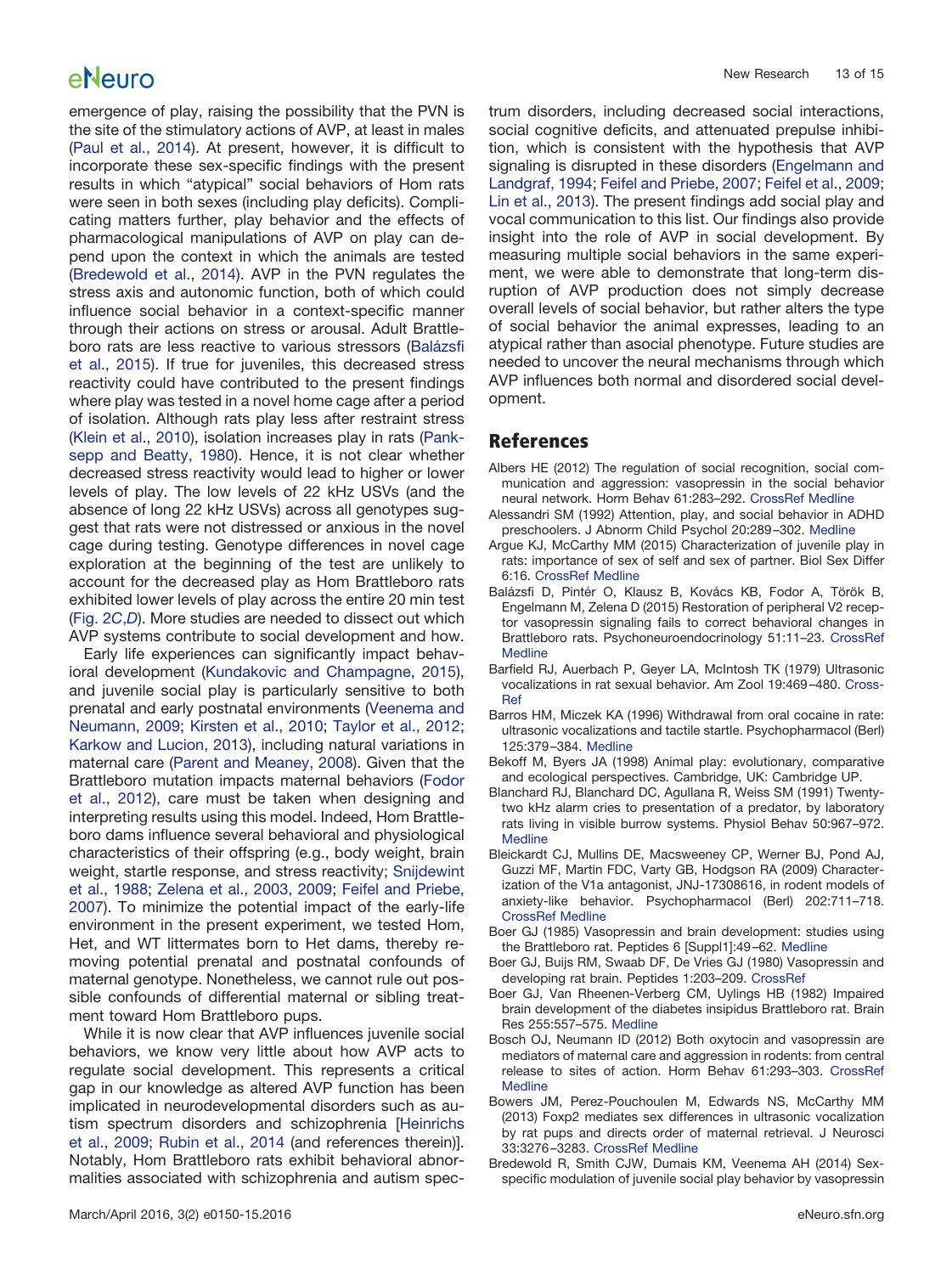and oxytocin depends on social context. Front Behav Neurosci 8:216. [CrossRef](http://dx.doi.org/10.3389/fnbeh.2014.00216) [Medline](http://www.ncbi.nlm.nih.gov/pubmed/24982623)

- <span id="page-13-17"></span>Brot MD, Bernstein IL, Dorsa DM (1992) Vasopressin deficiency abolishes a sexually dimorphic behavior in Brattleboro rats. Physiol Behav 51:839 –843. [Medline](http://www.ncbi.nlm.nih.gov/pubmed/1594683)
- <span id="page-13-4"></span>Brudzynski SM (2013) Ethotransmission: communication of emotional states through ultrasonic vocalization in rats. Curr Opin Neurobiol 23:310 –317. [CrossRef](http://dx.doi.org/10.1016/j.conb.2013.01.014) [Medline](http://www.ncbi.nlm.nih.gov/pubmed/23375168)
- <span id="page-13-24"></span>Brudzynski SM, Ociepa D (1992) Ultrasonic vocalization of laboratory rats in response to handling and touch. Physiol Behav 52:655–660. **[Medline](http://www.ncbi.nlm.nih.gov/pubmed/1409936)**
- <span id="page-13-25"></span>Brudzynski SM, Bihari F, Ociepa D, Fu XW (1993) Analysis of 22 kHz ultrasonic vocalization in laboratory rats: long and short calls. Physiol Behav 54:215–221. [Medline](http://www.ncbi.nlm.nih.gov/pubmed/8372113)
- <span id="page-13-23"></span>Burgdorf J, Panksepp J, Beinfeld MC, Kroes RA, Moskal JR (2006) Regional brain cholecystokinin changes as a function of roughand-tumble play behavior in adolescent rats. Peptides 27:172– 177. [CrossRef](http://dx.doi.org/10.1016/j.peptides.2005.07.005) [Medline](http://www.ncbi.nlm.nih.gov/pubmed/16143427)
- <span id="page-13-20"></span>Burgdorf J, Kroes RA, Moskal JR, Pfaus JG, Brudzynski SM, Panksepp J (2008) Ultrasonic vocalizations of rats (*Rattus norvegicus*) during mating, play, and aggression: behavioral concomitants, relationship to reward, and self-administration of playback. J Comp Psychol 122:357–367. [CrossRef](http://dx.doi.org/10.1037/a0012889) [Medline](http://www.ncbi.nlm.nih.gov/pubmed/19014259)
- <span id="page-13-15"></span>Byers JA, Walker C (1995) Refining the motor training hypothesis for the evolution of play. Am Nat 146:25-40. [CrossRef](http://dx.doi.org/10.1086/285785)
- <span id="page-13-7"></span>Caldwell HK, Lee H-J, Macbeth AH, Young WS (2008) Vasopressin: behavioral roles of an "original" neuropeptide. Prog Neurobiol 84:1–24. [CrossRef](http://dx.doi.org/10.1016/j.pneurobio.2007.10.007) [Medline](http://www.ncbi.nlm.nih.gov/pubmed/18053631)
- <span id="page-13-8"></span>Cheng S-Y, Delville Y (2009) Vasopressin facilitates play fighting in juvenile golden hamsters. Physiol Behav 98:242–246. [CrossRef](http://dx.doi.org/10.1016/j.physbeh.2009.04.019) **[Medline](http://www.ncbi.nlm.nih.gov/pubmed/19414025)**
- <span id="page-13-26"></span>Cherry JA (1987) The effect of photoperiod on development of sexual behavior and fertility in golden hamsters. Physiol Behav 39:521– 526. [Medline](http://www.ncbi.nlm.nih.gov/pubmed/3575500)
- <span id="page-13-22"></span>Covington HE, Miczek KA (2003) Vocalizations during withdrawal from opiates and cocaine: possible expressions of affective distress. Eur J Pharmacol 467:1–13. [Medline](http://www.ncbi.nlm.nih.gov/pubmed/12706449)
- <span id="page-13-21"></span>Cuomo V, Cagiano R, De Salvia MA, Maselli MA, Renna G, Racagni G (1988) Ultrasonic vocalization in response to unavoidable aversive stimuli in rats: effects of benzodiazepines. Life Sci 43:485– 491. [Medline](http://www.ncbi.nlm.nih.gov/pubmed/3136280)
- <span id="page-13-33"></span>Dlouhá H, Krecek J, Zicha J (1982) Postnatal development and diabetes insipidus in Brattleboro rats. Ann N Y Acad Sci 394:10 – 20. [Medline](http://www.ncbi.nlm.nih.gov/pubmed/6960750)
- <span id="page-13-16"></span>Dorsa DM, Bottemiller L (1982) Age-related changes of vasopressin content of microdissected areas of the rat brain. Brain Res 242: 151–156. [Medline](http://www.ncbi.nlm.nih.gov/pubmed/7104725)
- <span id="page-13-10"></span>Engelmann M, Landgraf R (1994) Microdialysis administration of vasopressin into the septum improves social recognition in Brattleboro rats. Physiol Behav 55:145–149. [Medline](http://www.ncbi.nlm.nih.gov/pubmed/8140159)
- <span id="page-13-11"></span>Feifel D, Mexal S, Melendez G, Liu PYT, Goldenberg JR, Shilling PD (2009) The Brattleboro rat displays a natural deficit in social discrimination that is restored by clozapine and a neurotensin analog. Neuropsychopharmacoly 34:2011–2018. [CrossRef](http://dx.doi.org/10.1038/npp.2009.15) [Medline](http://www.ncbi.nlm.nih.gov/pubmed/19322170)
- <span id="page-13-40"></span>Feifel D, Priebe K (2007) The effects of cross-fostering on inherent sensorimotor gating deficits exhibited by Brattleboro rats. J Gen Psychol 134:173–182. [CrossRef](http://dx.doi.org/10.3200/GENP.134.2.172-182) [Medline](http://www.ncbi.nlm.nih.gov/pubmed/17503693)
- <span id="page-13-34"></span>Fodor A, Klausz B, Pintér O, Daviu N, Rabasa C, Rotllant D, Balazsfi D, Kovacs KB, Nadal R, Zelena D (2012) Maternal neglect with reduced depressive-like behavior and blunted c-fos activation in Brattleboro mothers, the role of central vasopressin. Horm Behav 62:539 –551. [CrossRef](http://dx.doi.org/10.1016/j.yhbeh.2012.09.003) [Medline](http://www.ncbi.nlm.nih.gov/pubmed/23006866)
- <span id="page-13-41"></span>Heinrichs M, von Dawans B, Domes G (2009) Oxytocin, vasopressin, and human social behavior. Front Neuroendocrinol 30:548 –557. [CrossRef](http://dx.doi.org/10.1016/j.yfrne.2009.05.005) [Medline](http://www.ncbi.nlm.nih.gov/pubmed/19505497)
- <span id="page-13-28"></span>Himmler BT, Kisko TM, Euston DR, Kolb B, Pellis SM (2014) Are 50-kHz calls used as play signals in the playful interactions of rats? I. Evidence from the timing and context of their use. Behav Processes 106:60 –66. [CrossRef](http://dx.doi.org/10.1016/j.beproc.2014.04.014) [Medline](http://www.ncbi.nlm.nih.gov/pubmed/24811452)
- <span id="page-13-3"></span>Hol T, Van den Berg CL, Van Ree JM, Spruijt BM (1999) Isolation during the play period in infancy decreases adult social interactions in rats. Behav Brain Res 100:91–97. [Medline](http://www.ncbi.nlm.nih.gov/pubmed/10212056)
- <span id="page-13-5"></span>Jones P, Rodgers B, Murray R, Marmot M (1994) Child development risk factors for adult schizophrenia in the British 1946 birth cohort. Lancet 344:1398 –1402. [Medline](http://www.ncbi.nlm.nih.gov/pubmed/7968076)
- <span id="page-13-6"></span>Jordan R (2003) Social play and autistic spectrum disorders a perspective on theory, implications and educational approaches. Autism 7:347–360. [CrossRef](http://dx.doi.org/10.1177/1362361303007004002) [Medline](http://www.ncbi.nlm.nih.gov/pubmed/14678675)
- <span id="page-13-27"></span>Kabitzke PA, Simpson EH, Kandel ER, Balsam PD (2015) Social behavior in a genetic model of dopamine dysfunction at different neurodevelopmental time points. Genes Brain Behav 14:503–515. **[CrossRef](http://dx.doi.org/10.1111/gbb.12233)**
- <span id="page-13-38"></span>Karkow ARM, Lucion AB (2013) Mild environmental intervention in mother-infant interactions reduces social play behavior in rats. Psychol Neurosci 6:39 –43. [CrossRef](http://dx.doi.org/10.3922/j.psns.2013.1.07)
- <span id="page-13-37"></span>Kirsten TB, Taricano M, Maiorka PC, Palermo-Neto J, Bernardi MM (2010) Prenatal lipopolysaccharide reduces social behavior in male offspring. Neuroimmunomodulation 17:240 –251. [CrossRef](http://dx.doi.org/10.1159/000290040) [Medline](http://www.ncbi.nlm.nih.gov/pubmed/20203530)
- <span id="page-13-35"></span>Klein ZA, Padow VA, Romeo RD (2010) The effects of stress on play and home cage behaviors in adolescent male rats. Dev Psychobiol 52:62–70. [CrossRef](http://dx.doi.org/10.1002/dev.20413) [Medline](http://www.ncbi.nlm.nih.gov/pubmed/19937741)
- Knutson B, Burgdorf J, Panksepp J (1998) Anticipation of play elicits high-frequency ultrasonic vocalizations in young rats. J Comp Psychol 112:65–73. [Medline](http://www.ncbi.nlm.nih.gov/pubmed/9528115)
- <span id="page-13-18"></span>Knutson B, Burgdorf J, Panksepp J (1999) High-frequency ultrasonic vocalizations index conditioned pharmacological reward in rats. Physiol Behav 66:639 –643. [Medline](http://www.ncbi.nlm.nih.gov/pubmed/10386908)
- <span id="page-13-36"></span>Kundakovic M, Champagne FA (2015) Early-life experience, epigenetics, and the developing brain. Neuropsychopharmacology 40: 141–153. [CrossRef](http://dx.doi.org/10.1038/npp.2014.140) [Medline](http://www.ncbi.nlm.nih.gov/pubmed/24917200)
- <span id="page-13-12"></span>Lin RE, Ambler L, Billingslea EN, Suh J, Batheja S, Tatard-Leitman V, Featherstone RE, Siegel SJ (2013) Electroencephalographic and early communicative abnormalities in Brattleboro rats. Physiol Rep 1:e00100. [CrossRef](http://dx.doi.org/10.1002/phy2.100) [Medline](http://www.ncbi.nlm.nih.gov/pubmed/24303172)
- <span id="page-13-9"></span>Lukas M, Wöhr M (2015) Endogenous vasopressin, innate anxiety, and the emission of pro-social 50-kHz ultrasonic vocalizations during social play behavior in juvenile rats. Psychoneuroendocrinology 56:35–44. [CrossRef](http://dx.doi.org/10.1016/j.psyneuen.2015.03.005) [Medline](http://www.ncbi.nlm.nih.gov/pubmed/25800147)
- <span id="page-13-14"></span>Meaney MJ, Stewart J (1981a) A descriptive study of social development in the rat (*Rattus norvegicus*). Anim Behav 29:34 –45.
- <span id="page-13-29"></span>Meaney MJ, Stewart J (1981b) Neonatal-androgens influence the social play of prepubescent rats. Horm Behav 15:197–213. [Med](http://www.ncbi.nlm.nih.gov/pubmed/7250910)[line](http://www.ncbi.nlm.nih.gov/pubmed/7250910)
- <span id="page-13-31"></span>Olesen KM, Jessen HM, Auger CJ, Auger AP (2005) Dopaminergic activation of estrogen receptors in neonatal brain alters progestin receptor expression and juvenile social play behavior. Endocrinology 146:3705–3712. [CrossRef](http://dx.doi.org/10.1210/en.2005-0498) [Medline](http://www.ncbi.nlm.nih.gov/pubmed/15919740)
- <span id="page-13-0"></span>Panksepp J (1981) The ontogeny of play in rats. Dev Psychobiol 14:327–332. [CrossRef](http://dx.doi.org/10.1002/dev.420140405) [Medline](http://www.ncbi.nlm.nih.gov/pubmed/7250521)
- <span id="page-13-32"></span>Panksepp J, Beatty WW (1980) Social deprivation and play in rats. Behav Neural Biol 30:197–206. [Medline](http://www.ncbi.nlm.nih.gov/pubmed/7447871)
- <span id="page-13-19"></span>Panksepp J, Burgdorf J (2000) 50-kHz chirping (laughter?) in response to conditioned and unconditioned tickle-induced reward in rats: effects of social housing and genetic variables. Behav Brain Res 115:25–38. [Medline](http://www.ncbi.nlm.nih.gov/pubmed/10996405)
- <span id="page-13-39"></span>Parent CI, Meaney MJ (2008) The influence of natural variations in maternal care on play fighting in the rat. Dev Psychobiol 50:767– 776. [CrossRef](http://dx.doi.org/10.1002/dev.20342) [Medline](http://www.ncbi.nlm.nih.gov/pubmed/18846499)
- <span id="page-13-13"></span>Paul MJ, Terranova JI, Probst CK, Murray EK, Ismail NI, De Vries GJ (2014) Sexually dimorphic role for vasopressin in the development of social play. Front Behav Neurosci 8:58. [CrossRef](http://dx.doi.org/10.3389/fnbeh.2014.00058) [Medline](http://www.ncbi.nlm.nih.gov/pubmed/24616675)
- <span id="page-13-2"></span>Pellegrini AD (1988) Elementary-school children's rough-and-tumble play and social competence. Dev Psychol 24:802–806. [CrossRef](http://dx.doi.org/10.1037/0012-1649.24.6.802)
- <span id="page-13-30"></span>Pellis SM (2002) Sex differences in play fighting revisited: traditional and nontraditional mechanisms of sexual differentiation in rats. Arch Sex Behav 31:17–26. [Medline](http://www.ncbi.nlm.nih.gov/pubmed/11910788)
- <span id="page-13-1"></span>Pellis SM, Pellis VC (1990) Differential rates of attack, defense, and counterattack during the developmental decrease in play fighting